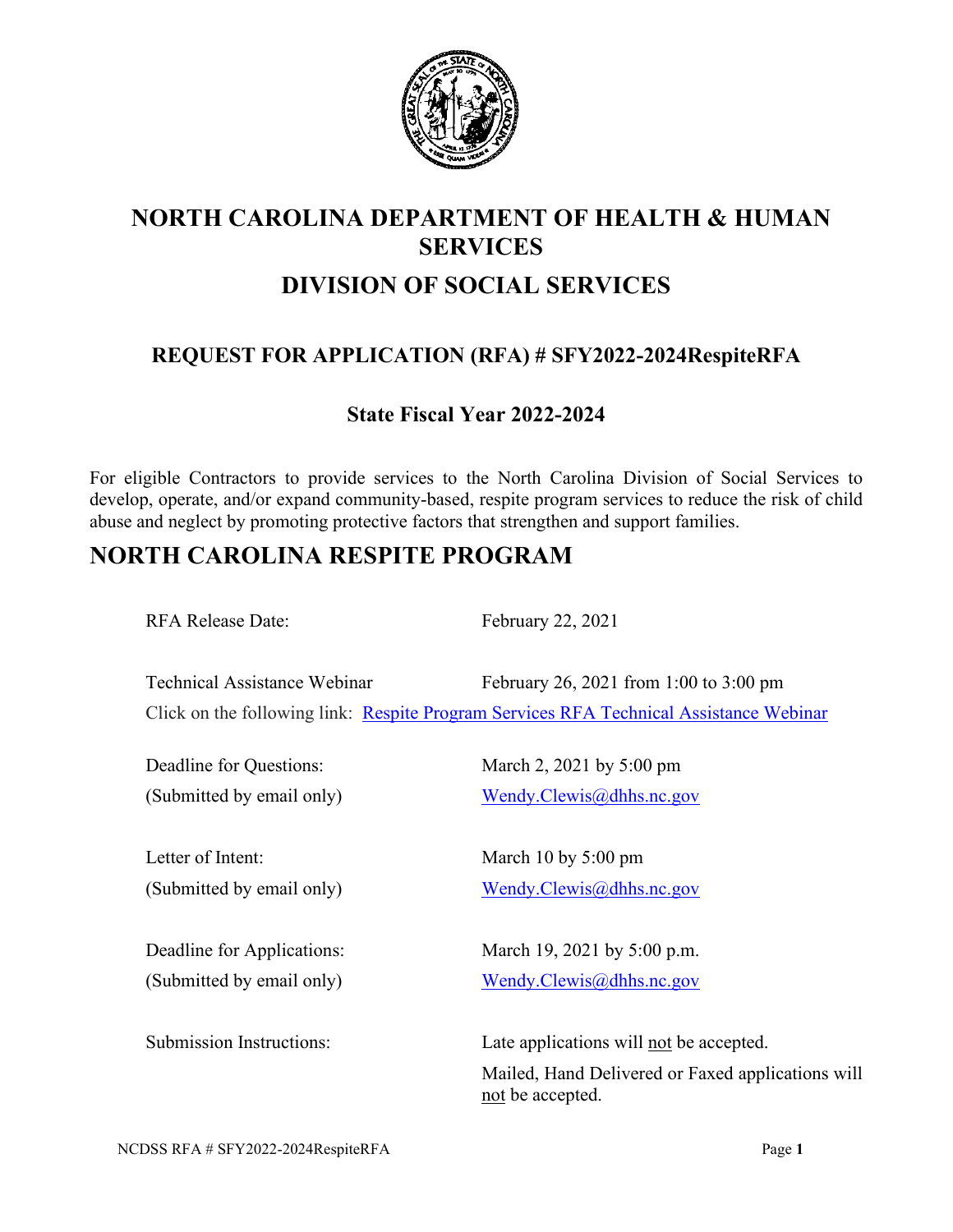## **TABLE OF CONTENTS**

|  | I.                                                            |  |
|--|---------------------------------------------------------------|--|
|  | J.                                                            |  |
|  |                                                               |  |
|  |                                                               |  |
|  |                                                               |  |
|  |                                                               |  |
|  |                                                               |  |
|  |                                                               |  |
|  |                                                               |  |
|  |                                                               |  |
|  |                                                               |  |
|  |                                                               |  |
|  |                                                               |  |
|  |                                                               |  |
|  |                                                               |  |
|  |                                                               |  |
|  |                                                               |  |
|  |                                                               |  |
|  |                                                               |  |
|  |                                                               |  |
|  |                                                               |  |
|  | Appendices                                                    |  |
|  | Appendix A: Application Checklist                             |  |
|  | Appendix B: Definitions                                       |  |
|  | Appendix C: Reference Materials & Forms and On-Line Resources |  |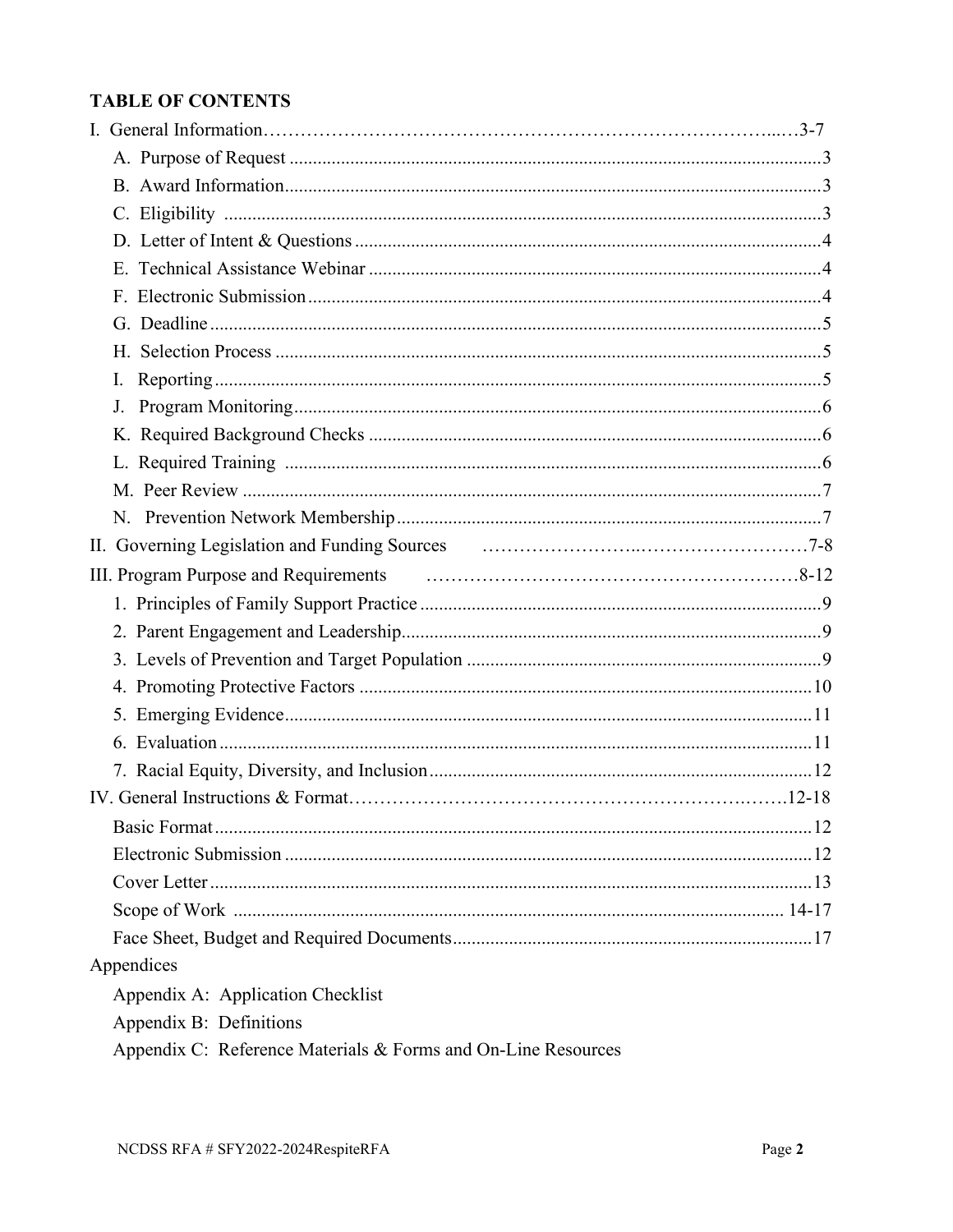#### I. GENERAL INFORMATION

## **A. PURPOSE OF REQUEST**

The North Carolina Department of Health and Human Services (NC DHHS), through the Division of Social Services (NCDSS), is seeking applications from qualified agencies to develop, operate and/or expand community-based, Respite services to reduce the risk of child abuse and neglect by promoting protective factors that strengthen and support families.

Respite is a short-term service provided in the temporary absence of the regular caregiver to children who are at risk of victimization, who have experienced victimization, and/or who have disabilities, chronic or terminal illness. This service is provided within or outside the child's home and is intended to enable the family to stay together and to keep the child(ren) living at home and in the community.

Applicants will demonstrate the capacity to achieve positive outcomes for children and families in communities with high rates of child maltreatment and/or other risk factors associated with the incidence of child maltreatment. North Carolina Respite Program helps to advance the NC DHHS' vision that *All North Carolinians will enjoy optimal health and well-being.*

#### **B. AWARD INFORMATION**

#### **Respite Program annual allocation is \$400,000 for up to 10 awards of up to \$40,000 each.**

Individual agencies may submit one application only.

Respite grants will require a local 25% match, which may be cash, in-kind, or a combination. Match may not consist of state funds or funds that are already meeting another match requirement.

Match is calculated on the total amount of the award, including both state funding and match. For example, a state award of \$40,000 would have \$13,333 match.

**The grant cycle will be for three years from July 1, 2021 until June 30, 2024.** The initial contract period will be for one year, from July 1, 2021 until June 30, 2022. Annual contract renewal will be required for SFY2023 and SFY2024 and will be based on availability of funding, Contractor performance and contractual compliance. **No carry over of unexpended funds is allowed from one fiscal year to another.** 

All funds are distributed on a reimbursement after expenditure basis. Funds from this grant may not be used to supplant other funds.

Awards will be awarded throughout the state.

#### **C. ELIGIBILITY**

Any tribal government, community–based, public or private nonprofit, tax-exempt organization (including faith-based), school system or local government agency that is duly incorporated and registered under NC Statutes is eligible to apply if they meet the following requirements:

- Applicants have completed registration with the [NC Secretary of State.](https://www.sosnc.gov/Guides/launching_a_business)
- Applicants' Employer Identification Number (EIN), IRS tax exemption status documents, and registration with the Secretary of State must be consistent with both the name of agency and the EIN provided on the Respite Program Application.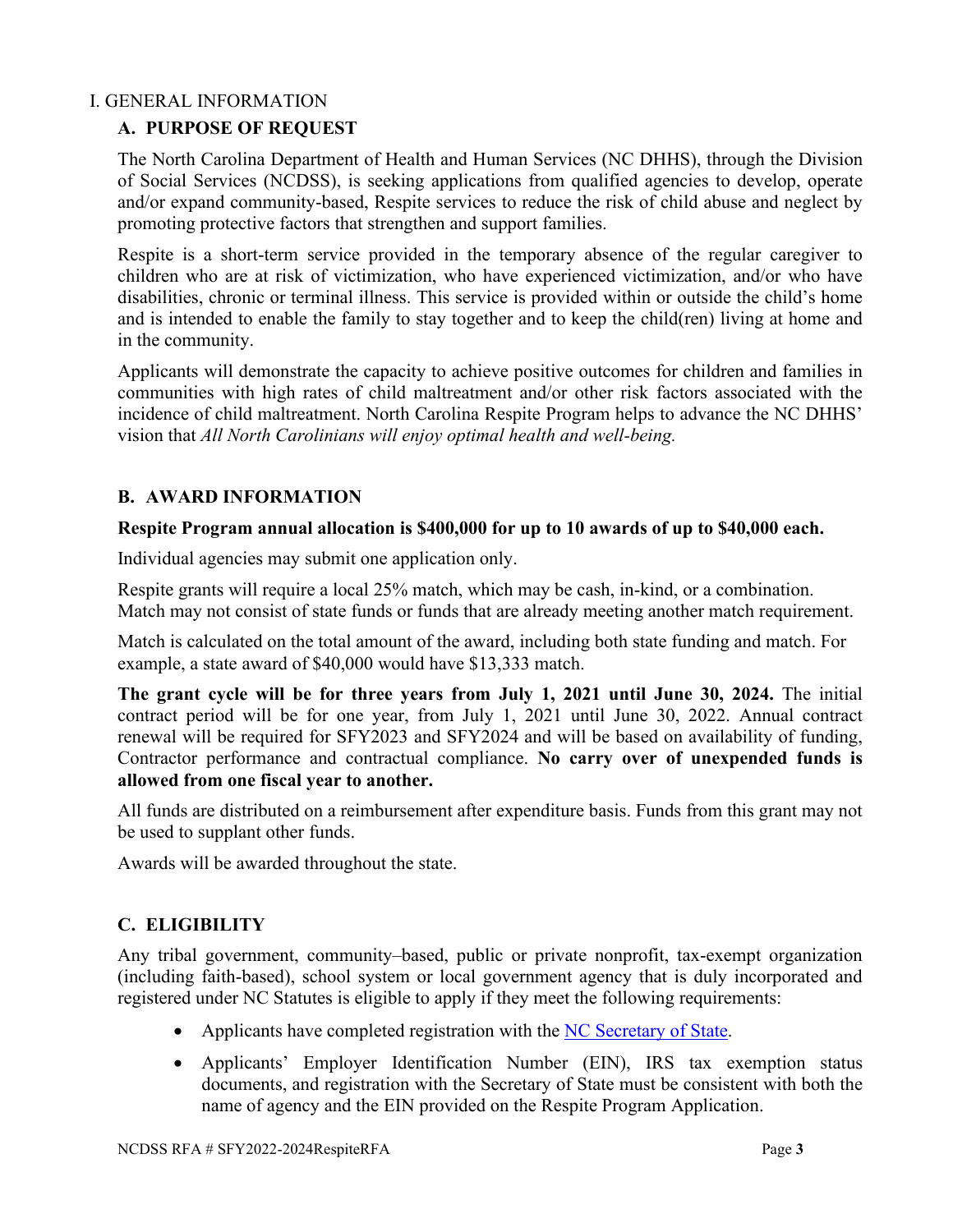- Applicants and subcontractors follow  $E$ -Verify requirements found in  $H\rightarrow$   $B36 \& H\rightarrow$   $B786$ , which requires employers with 25 or more employees to verify the work authorization of new employees working 9 months or more in a 12 month period through E Verify. This law also requires Contractors and Subcontractors of public agencies to comply with Article [2: Chapter 64 of the NC](http://www.ncleg.net/EnactedLegislation/Statutes/HTML/ByArticle/Chapter_64/Article_2.html) General Statutes: Verification of Work [Authorization](http://www.ncleg.net/EnactedLegislation/Statutes/HTML/ByArticle/Chapter_64/Article_2.html) requirements.
- Applicants must have an Internal Revenue Service (IRS) exemption letter on file, if applicable.

## **D. LETTER OF INTENT & QUESTIONS**

All applicants must submit a signed letter of intent by email to Wendy Clewis at [Wendy.Clewis@dhhs.nc.gov](mailto:Wendy.Clewis@dhhs.nc.gov) by **March 10, 2021** by 5:00pm on agency letterhead. This letter must include the following information:

- Legal name of the agency that matches IRS letter,
- Mailing address, phone number, and fax number of the agency,
- Intent to respond to this RFA,
- Type of respite to be delivered,
- County(ies) and DSS Region to be served (See Appendix C for DSS Regional Support Map)
- Name, title, phone number, and email address of the person who will coordinate application submission.

If the applicant does not submit a letter of intent by the deadline, then one point will be deducted from their overall score.

Applicants may submit questions regarding the RFA by **March 2, 2021 by 5:00 pm** to Wendy Clewis at [Wendy.Clewis@dhhs.nc.gov](mailto:Wendy.Clewis@dhhs.nc.gov) . Questions will only be accepted in writing via email. Answers to all questions received by the deadline will be posted on the NCDSS public notice site: <http://www.ncdhhs.gov/dss/pubnotice/> by **March 5, 2021 by 5:00 pm.**

#### **E. TECHNICAL ASSISTANCE WEBINAR**

NCDSS will sponsor a technical assistance webinar to discuss the application in greater detail on **February 26, 2021 from 1:00 pm to 3:00 pm**. The webinar can be accessed through the following link - [Respite Program Services RFA Technical](https://teams.microsoft.com/l/meetup-join/19%3ameeting_MzMyOGQ0ZmEtYWUxNi00YWMwLWFkYzYtZjJmY2Y1NjI4NGNh%40thread.v2/0?context=%7b%22Tid%22%3a%227a7681dc-b9d0-449a-85c3-ecc26cd7ed19%22%2c%22Oid%22%3a%2236f3f232-3b29-4330-b08a-fe45f4a03d1d%22%7d) Assistance Webinar. *Participation in the technical assistance webinar is highly encouraged*.

#### **F. ELECTRONIC SUBMISSION**

One complete application, including all signed certifications, attachments, and a signed cover letter on agency letterhead must be emailed to Wendy Clewis at [Wendy.Clewis@dhhs.nc.gov.](mailto:Wendy.Clewis@dhhs.nc.gov) Specific instructions regarding electronic submission of the application are listed in Section IV: General Instructions and Format on page 12.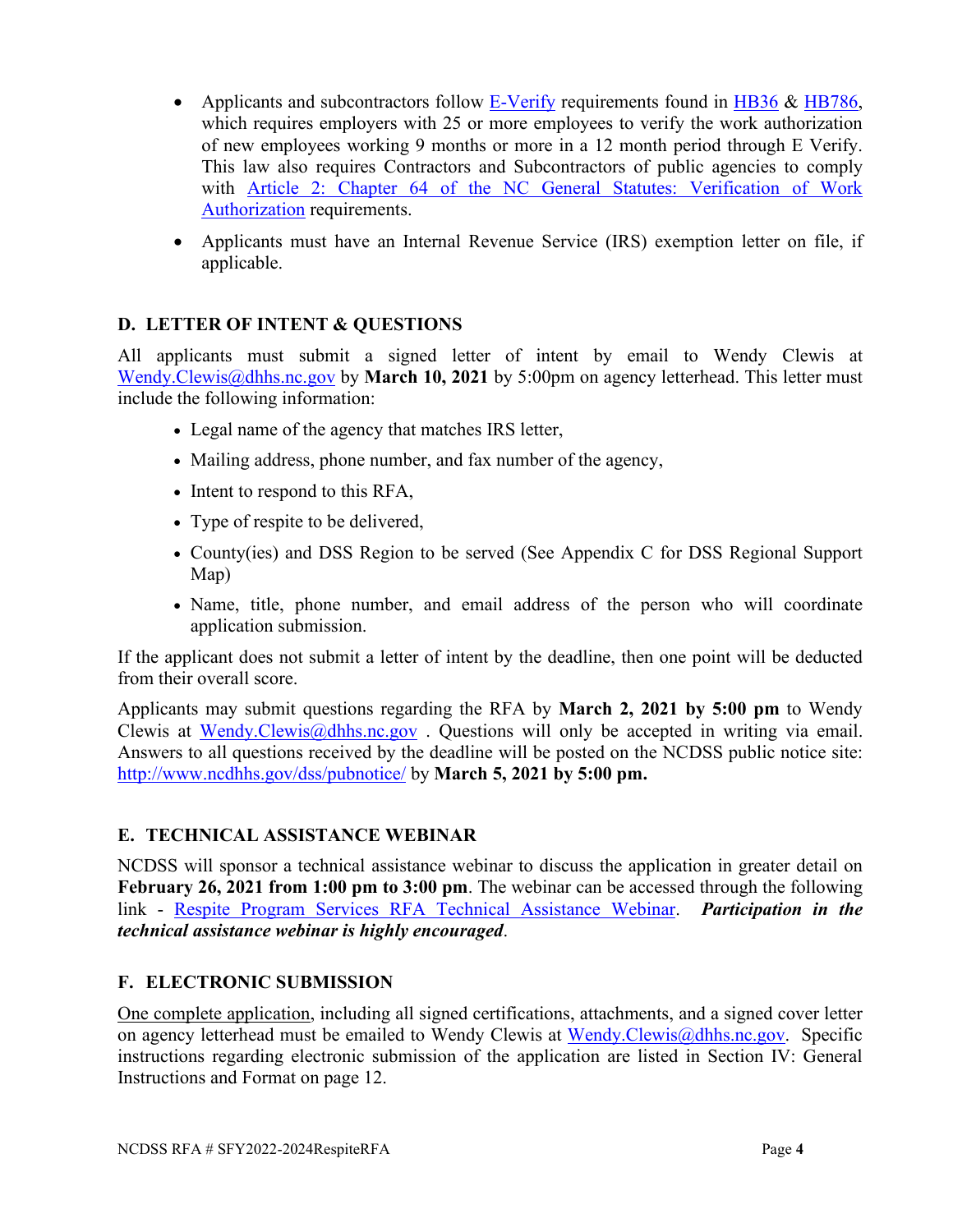#### **G. DEADLINE**

The closing date for submission of applications is *March 19, 2021 at 5:00 p.m. Please note that Applications received after 5:00 p.m. will be classified as late and will not be considered for funding.* No mailed, hand delivered, or faxed applications will be accepted. Since applications must be submitted electronically, please allow additional time for any computer issues that may occur. NCDSS will provide an Acknowledgement of Receipt for all applications received.

#### **H. SELECTION PROCESS**

All applications received by the deadline will be reviewed to ensure all required attachments and documentation are complete and included in submitted applications. Once an application has been submitted, the applicant cannot modify it. Applications will then be forwarded to the grant review committee who will review and score the applications. Although a primary factor, score alone will not be the sole determinant for awards. NCDSS staff will also consider factors, such as regional distribution, program variety, target population, community needs, and previous program history when determining final award decisions.

NCDSS anticipates posting award notices on the NCDSS public notice site by the end of April 2021. Awards will be deemed final. There are no protest rights from an RFA as the NC DHHS Procurement and Contract Manual states: "The funding agency reserves the unqualified right to reject any or all offers if determined to be in its best interest".

#### **I. REPORTING**

If awarded funding, the following are required reporting for all Contractors:

#### **Monthly:**

- DSS-1571 III Administrative Costs Report and general ledger/supporting documentation by the  $10<sup>th</sup>$  of each subsequent month, even if no costs are incurred. Contractors with subcontract(s) must include monthly 1571 Report(s) completed by the subcontractor(s).
- Entry of all services/activities in the Protective Factors Database.

#### **Quarterly:**

• Completed Performance Monitoring Quarterly Report and Protective Factors Survey Reports (if applicable) by October 15<sup>th</sup>, January 15<sup>th</sup>, April 15<sup>th</sup>, and July 30<sup>th</sup>. These quarterly reports include cumulative data on agency functions, program outputs and outcomes.

#### **Annually:**

- All non-governmental Contractors that receive \$500,000 or more in total financial assistance must submit a single or program-specific audit to NCGrantsReporting@dhhs.nc.gov within 9 months of the Contractor's fiscal year end. Audits governed by 2 CFR 200.512 must be posted to the Federal Audit Clearinghouse (FAC) within 30 days of audit completion.
- Maintain an active record in the federal government's System for [Award Management](https://www.sam.gov/SAM/) (SAM).This record must be updated annually.
- Federal Funding Accountability and Transparency Act (FFATA) Data Reporting Requirement form due with annual renewal materials.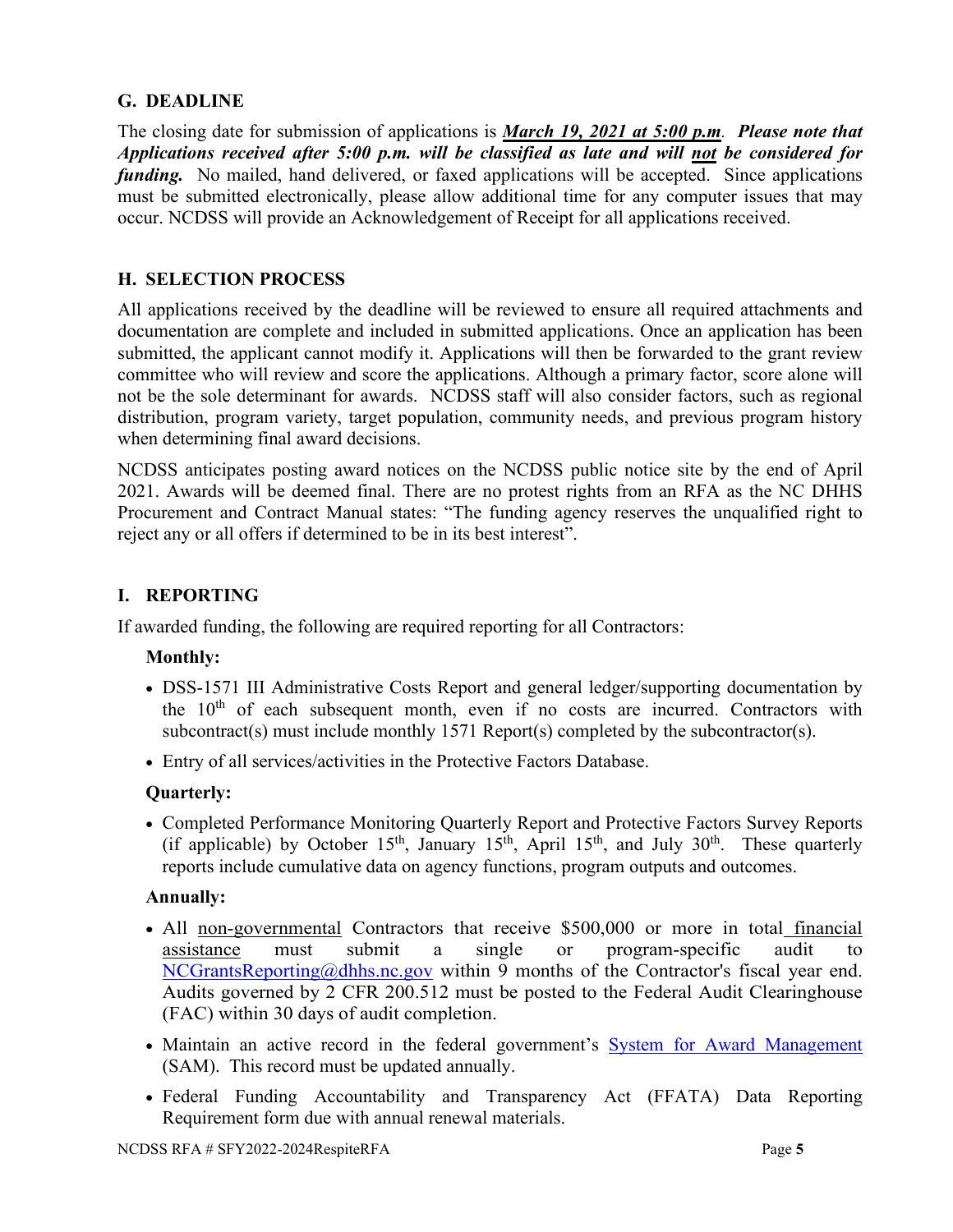• Strengths Based Practices Inventory.

## **J. PROGRAM MONITORING**

The NCDSS Program Consultant reviews Contractors' monthly 1571 invoices and general ledgers / supporting documentation for accurate, allowable, and reasonable costs. NCDSS also reviews the Suspension of Funding List to ensure that the Contractor has met audit requirements. Ongoing telephone and e-mail monitoring are documented by the NCDSS Program Consultant when it pertains to possible contractual non-compliance issues.

After the first quarter, a conference call is conducted between the NCDSS Program Consultant and Contractor staff to review performance monitoring and quarterly report(s) and ensure that required components of services, accurate monthly reporting, and fiscal procedures are being implemented and baseline data is being compiled to fulfill the evaluation plan of the contract.

NCDSS will host mandatory every other month phone calls for Respite staff.

NCDSS will conduct a monitoring review on each Contractor at least once during the award cycle unless the need for greater frequency is indicated. NCDSS will send a monitoring notification letter that outlines review topics, such as program services (including outputs, outcomes, model fidelity, and participation in implementation support), fiscal management, compliance, personnel, safety, organizational capacity, subcontract services and evaluation. NCDSS reserves the right to conduct unannounced on-site monitoring reviews.

NCDSS shall monitor the Contractor according to the NC DHHS/DSS Sub recipient Monitoring [Plan.](https://files.nc.gov/ncdhhs/documents/files/dss/monitoring/NC-DSS-Sub-Recipient-Contract-Monitoring-Plan-2015-2016-DRAFT.pdf) This includes compliance with federal areas under the CFR Title [2 Part 200.](http://www.ecfr.gov/cgi-bin/text-idx?tpl=/ecfrbrowse/Title02/2cfr200_main_02.tpl) After the review, the NCDSS Program Consultant will send a formal written monitoring report letter to the Contractor's Executive Director and Board Chair which contains recommendations and corrective action findings, if applicable. If the Contractor remains in non-compliance status, the contract may be terminated due to failure to meet the terms and conditions of the contract.

## **K. REQUIRED BACKGROUND CHECKS**

Contractors will conduct a criminal history background check and a check of the National Sex Offender Registry for all new and existing staff and volunteers having direct contact with children or families. The agency must document in writing any prior felony convictions or other abnormalities and include a justification for employment. This written documentation must be kept within the volunteer or employee personnel file to be reviewed during a monitoring visit.

## **L. REQUIRED TRAINING**

The following training is required of Respite Program Contractors:

- 1. All direct service staff and their supervisors listed in the contract budget, who have not already done so, must complete the *Connecting with Families: Family Support in Practice* six-day curriculum for working with families in center-based programs, support groups, and home visiting. For more information, see [NCSW Learn.](https://www.ncswlearn.org/) Staff must complete this training within the first fiscal year of funding. Child Care Providers are exempt from this requirement.
- 2. All direct service staff and their supervisors listed in the contract budget, who have not already done so, must complete the free online *[Bringing the Protective Factors Framework to Life in](https://ctfalliance.org/protective-factors/#OnlineTraining)*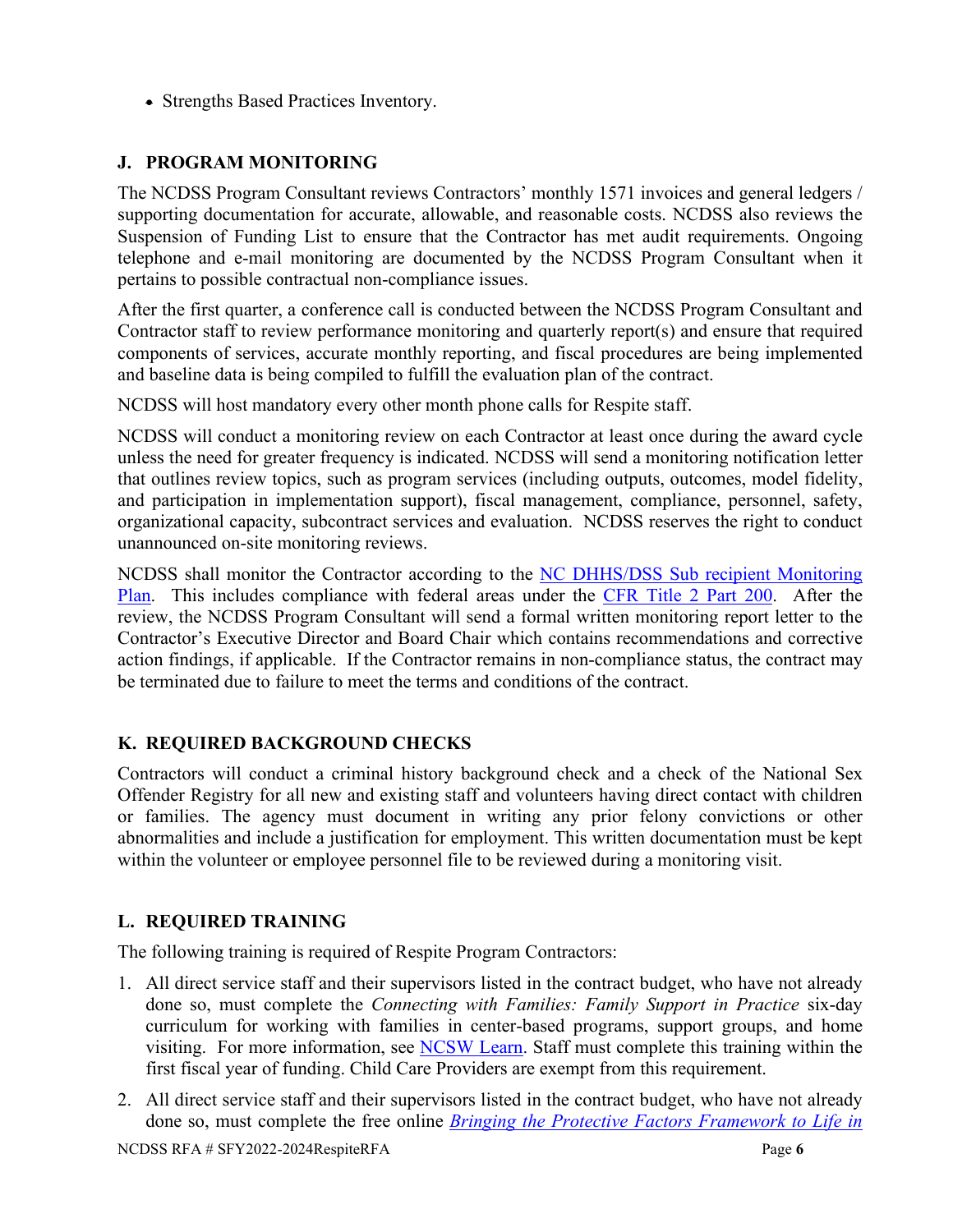*Your Work – [A Resource for Action](https://ctfalliance.org/protective-factors/#OnlineTraining)* training course within the first six months of funding. Child Care Providers are exempt from this requirement.

- 3. All direct service staff and their supervisors listed in the contract budget must complete the following two Prevent Child Abuse North Carolina's self-guided [online courses](https://www.preventchildabusenc.org/online-trainings/) within the first fiscal year of funding:
	- *Recognizing and Responding to Suspicions of Child Maltreatment*
	- *What is Prevention?*
- 4. NCDSS may provide ongoing training and technical assistance on topics such as prevention, contract requirements, resilience, and nighttime parenting / safe sleep during the award cycle.

Contractors must have copies of staff certificates of completion for required trainings available for review during monitoring visits.

## **M. PEER REVIEW**

Contractors will be required to participate in a peer review process once during the 3-year grant cycle. This process is a continuous quality improvement strategy to enhance service delivery and is not part of contract monitoring.

## **N. PREVENTION ACTION NETWORK MEMBERSHIP**

The [Prevention Action Network](https://www.preventchildabusenc.org/what-you-can-do/prevention-action-network/#:%7E:text=The%20Prevention%20Action%20Network%20is,for%20all%20North%20Carolina%20children.) is an affiliation of diverse organizations, professionals and concerned citizens who are committed to strengthening and supporting families. The Prevention Action Network offers members access to training, resources, and networking opportunities to help them strengthen their capacity to serve North Carolinians. *NCDSS will provide all Respite Program Contractors with an annual Prevention Action Network membership.*

## **II. GOVERNING LEGISLATION and FUNDING SOURCES**

The mission of NCDSS is to provide family-centered services to children and families to achieve well-being through ensuring self-sufficiency, support, safety, and permanency. NCDSS is guided by both federal and state legislation designed to protect children and build safe, stable, nurturing families. The following state requirements govern the administration of the Respite Program:

#### **North Carolina Children's Trust Fund (N.C.G.S. 7B-1301-1302)**

NCDSS implements the Program on the Prevention of Abuse and Neglect (also called The NC Children's Trust Fund) including selecting, contracting, and monitoring community-based child maltreatment prevention programs. Eligible services include educational programs on prenatal care, perinatal bonding, child development, basic childcare, care of children with special needs, coping with family stress, crisis and respite care, aid to parents, and parent education and support groups for families experiencing stress. Children's Trust Fund Programs are intended to prevent maltreatment of children and youth before any substantiated incident of abuse or neglect has occurred. The NC Children's Trust Fund is funded by a portion of the marriage license fee under G.S. 161-11.1 and a portion of the special license plate fee under G.S. 20-81.12. The NC Children's Trust Fund requires a 25% cash or in-kind match from Contractors. NC DHHS/DSS reports annually on revenues and expenditures of the Children's Trust Fund to the Joint Legislative

NCDSS RFA # SFY2022-2024RespiteRFA Page **7**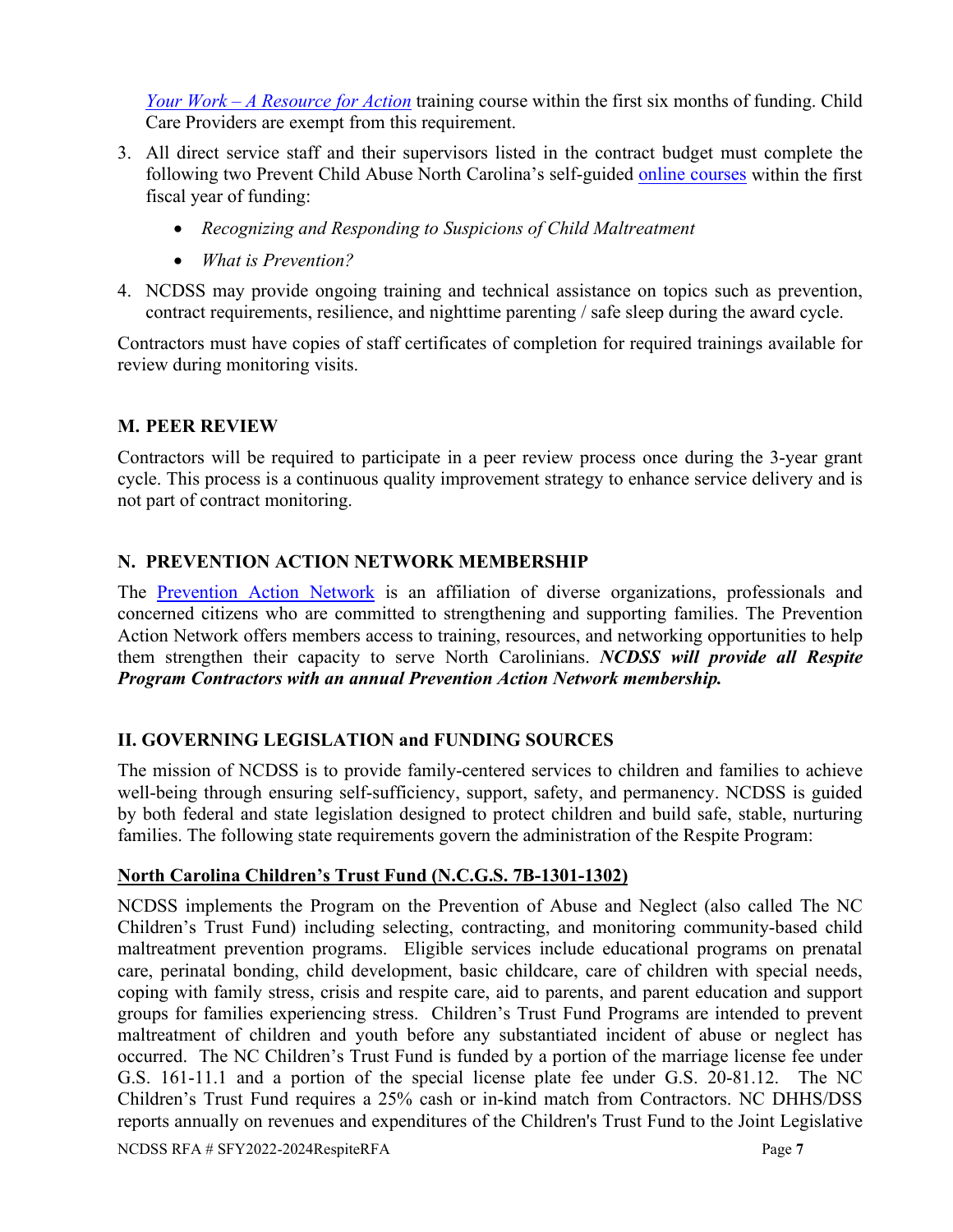Commission on Governmental Operations. For the most recent report, click on [NC Children's](https://files.nc.gov/ncdhhs/GS-7B-1302-b--Children-s-Trust-Fund-Expenditures-SFY-18-19--Final-.pdf)  [Trust Fund Expenditures](https://files.nc.gov/ncdhhs/GS-7B-1302-b--Children-s-Trust-Fund-Expenditures-SFY-18-19--Final-.pdf) Report, dated July 1, 2020.

#### **North Carolina Child Welfare Reform (Rylan's Law)**

In 2017, the NC Family and Child Protection and Accountability Act (*Rylan's Law*) enacted comprehensive social services and child welfare reform within a new structure of regional supervision of counties. As part of Rylan's Law, the Center for the Support of Families (CSF) evaluated and developed strategic plans for social services that addressed leadership and governance at the state and regional levels to improve outcomes for children and families. CSF's child welfare reform plan made recommendations in ten areas of child welfare administration and service provision, including improvements to child fatality oversight, enhancements to preventive and in-home services and the implementation of a statewide, trauma informed, culturally competent child welfare practice framework. For more information, click on [Social Services and](https://www.osbm.nc.gov/social-services-and-child-welfare-reform-reports)  [Child Welfare Reform](https://www.osbm.nc.gov/social-services-and-child-welfare-reform-reports) Reports.

## **Families First Prevention Services Act (Family First)**

This federal law transforms various aspects of the child welfare system, including informing NCDSS strategic investments in child maltreatment prevention across the entire child welfare continuum. Family First aims to prevent children from entering foster care by allowing federal Title IV-E reimbursement for selected mental health services, substance use treatment, and inhome parenting skill training. The NC Family First Prevention Plan will draw upon the state's prevention and treatment systems for the implementation of evidence-based and trauma informed services. NCDSS will, in turn, build on the Family First Prevention Plan to develop a comprehensive child maltreatment prevention framework that addresses readiness, alignment, and implementation considerations involved in Family First, Rylan's Law, Medicaid reimbursable funds, and community-based prevention programs funded through Title IVB-2, CBCAP, and NC CTF.

## **III. PROGRAM PURPOSE AND REQUIREMENTS**

North Carolina Respite Program will help prevent child abuse and neglect by providing outreach, support and services to children and their families identified to reduce risk factors and promote protective factors, including parental resilience, social connections, concrete supports, knowledge of parenting and child development, and social and emotional competence of children. In addition, North Carolina Respite Program applicants must meet *all* of the following requirements to be eligible for funding:

- 1. Provide voluntary services based on the Principles of Family Support Practice.
- 2. Demonstrate a commitment to meaningful parent engagement and leadership opportunities.
- 3. Provide prevention services that target populations most at risk of child abuse or neglect.
- 4. Promote the five protective factors linked to lower incidence of child abuse and neglect.
- 5. Describe emerging evidence that demonstrates respite services' positive impact on children and their families in their application.
- 6. Use evaluation tools to demonstrate positive outcomes for children and families.
- 7. Promote racial equity, diversity and inclusion within the agency and programs.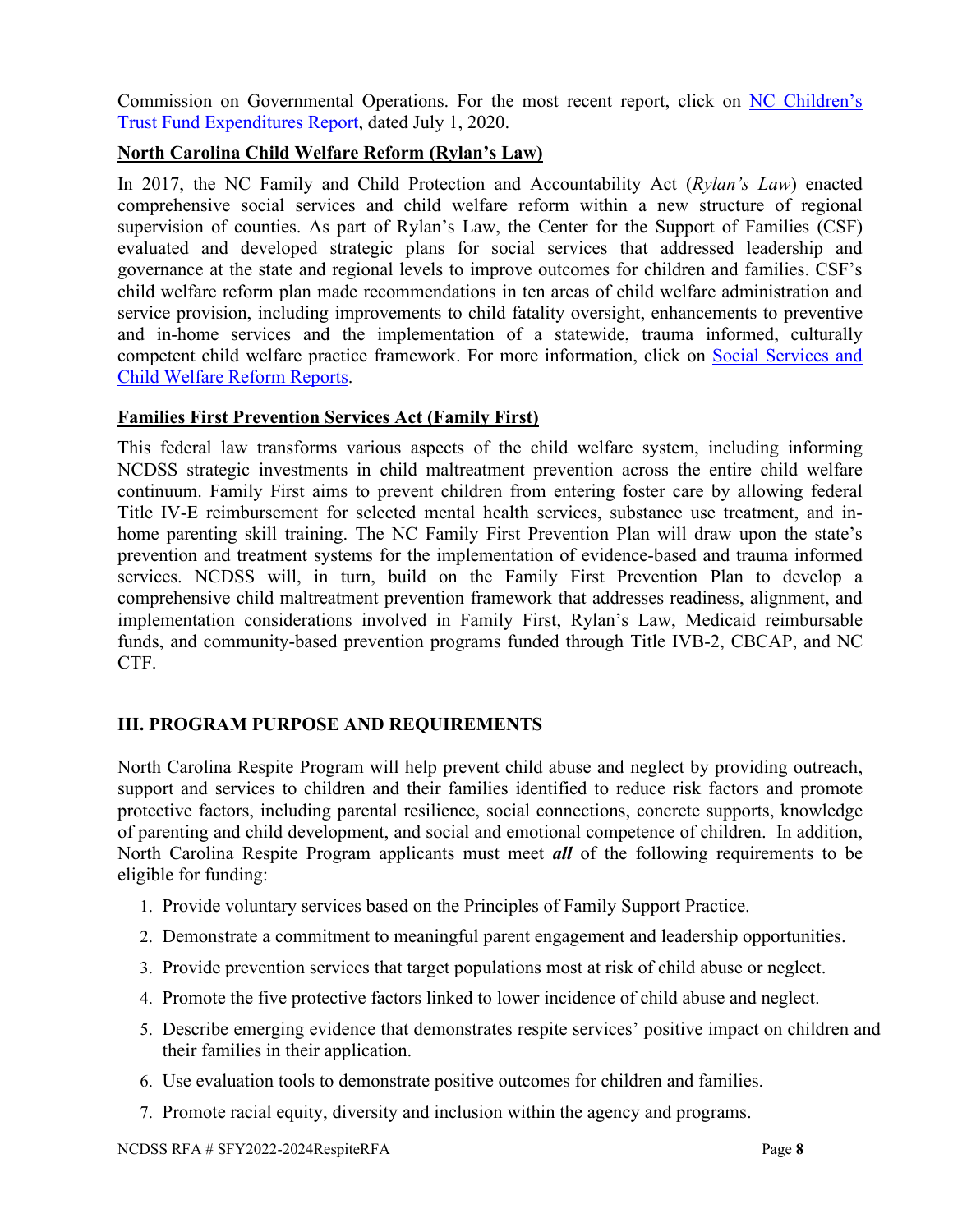#### **1. Principles of Family Support Practice**

Family Support is based on the premise that primary responsibility for the development and wellbeing of children lies within the family and communities must support families as they raise their children. Respite programs are designed to strengthen families, helping parents raise their children in safe, stable, and nurturing environments. The nine Principles of Family Support Practice are:

- 1. Staff and families work together in relationships based on equality and respect.
- 2. Staff enhances families' capacity to support the growth and development of all family members – adults, youth, and children.
- 3. Families are resources to their own members, to other families, to programs, and to communities.
- 4. Programs affirm and strengthen families' cultural, racial, and linguistic identities and enhance their ability to function in a multicultural society.
- 5. Programs are embedded in their communities and contribute to the community-building process.
- 6. Programs advocate with families for trauma-informed services and systems that are fair, responsive, and accountable to the families served.
- 7. Staff work with families to mobilize formal and informal resources to support family development.
- 8. Programs are flexible and continually responsive to emerging family and community issues.
- 9. Principles of family support are modeled in all program activities, including planning, governance, and administration.

## **2. Parent Engagement and Leadership:**

Developing strong relationships between parents and staff is an essential ingredient in the program's ability to succeed. When parents and other caregivers feel valued and supported, they are more likely to accept and use new information. Parents offer unique perspectives to improve the quality of services and ensure the programming meets the community's needs.

## **3. Levels of Prevention and Target Populations**

NCDSS Respite Program must be primary or secondary child abuse prevention services since the goal is to provide services *prior* to the incidence of abuse and neglect. Levels of Prevention are defined as follows:

**Primary Prevention** activities are directed at the general population to stop maltreatment before it occurs. All community members have access to and may benefit from these services. Primary prevention activities may raise the awareness of the general public, service providers, and decision-makers about child maltreatment.

**Secondary Prevention** activities with a high-risk focus are offered to populations that have one or more risk factors associated with child victimization, such as poverty, parental substance abuse, young parental age, parental mental health concerns, and parental or child disabilities. Services may target communities or neighborhoods that have a high incidence of risk factors.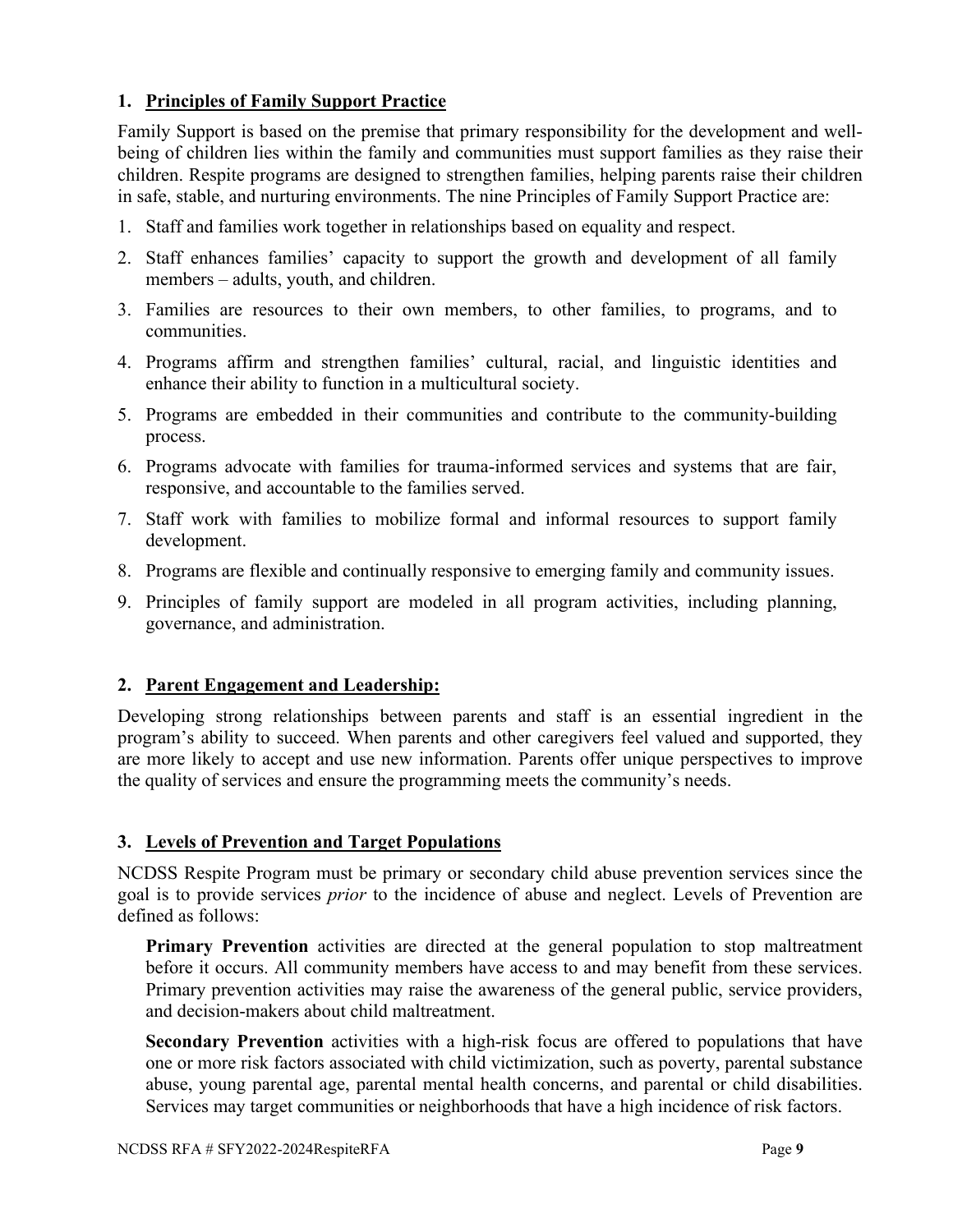**Tertiary prevention** activities are offered to populations that are already involved in the child welfare system. *Tertiary prevention services will not be funded under this Request for Application.*

#### **4. Promoting Protective Factors**

Research and initiatives suggest that a Strengthening Families Protective Factors Framework can significantly reduce incidences of childhood victimization and trauma. The Strengthening Families Framework is an intentional focus on family development and optimal child development that identifies the following five protective factors which are relevant for the continuum of child welfare services.

- **Parental Resilience** A parent's ability to cope effectively with the various challenges of parenting and everyday life and their ability to overcome life's challenges. Examples include services that help caregivers establish relationships with friends, family, and professionals that provide on-going encouragement and knowledge of accessible community resources.
- **Social Connections -** Positive relationships with friends, family members, neighbors, and others who can provide concrete and emotional support to parents and caregivers. Examples include services that strengthen family relationships, friendships, and formal support.
- **Knowledge of Parenting and Child Development -** Accurate information about raising children and appropriate expectations for their behavior. Examples include parenting education through parent support groups, education classes, or home visitation.
- **Concrete Support in Times of Need –** Support may include financial, transportation, and food assistance, job training, and/or mental health services. Examples include services that provide immediate, tangible resources to families in crisis.
- **Children's Social and Emotional Development -** A child's ability to interact effectively with others positively and articulate their feelings. Examples include services that provide children and caregivers a safe and nurturing place to "practice" normal roles and behaviors, strengthening a positive parent-child relationship.

For more information, click on [Strengthening Families and Protective Factors Framework](https://cssp.org/resource/about-strengthening-families-and-the-protective-factors-framework/)

CSSP has developed a *Strengthening Families [Self-Assessment Tool for Community-Based](https://cssp.org/our-work/projects/self-assessments-for-programs/)  [Programs](https://cssp.org/our-work/projects/self-assessments-for-programs/)* that uses concrete, observable items to help agencies make "small but significant" changes" in program practice to build protective factors. All Contractors will complete the selfassessment tool within the first six months of Year 1 of the grant cycle. The Contractor will form a Self-Assessment Team that represents different perspectives within the agency, including administrative staff, direct service staff, and parents/caregivers who participate in respite programs. After completing the assessment, the Contractor will develop an action plan to build protective factors within programs by the end of Year 1. The Self-Assessment Team will review this tool and action plan annually during the first 6 months of Year 2 and Year 3 of the grant cycle.

Respite programs have the potential to impact all five protective factors and services will measure all five of them using the Protective Factors Survey.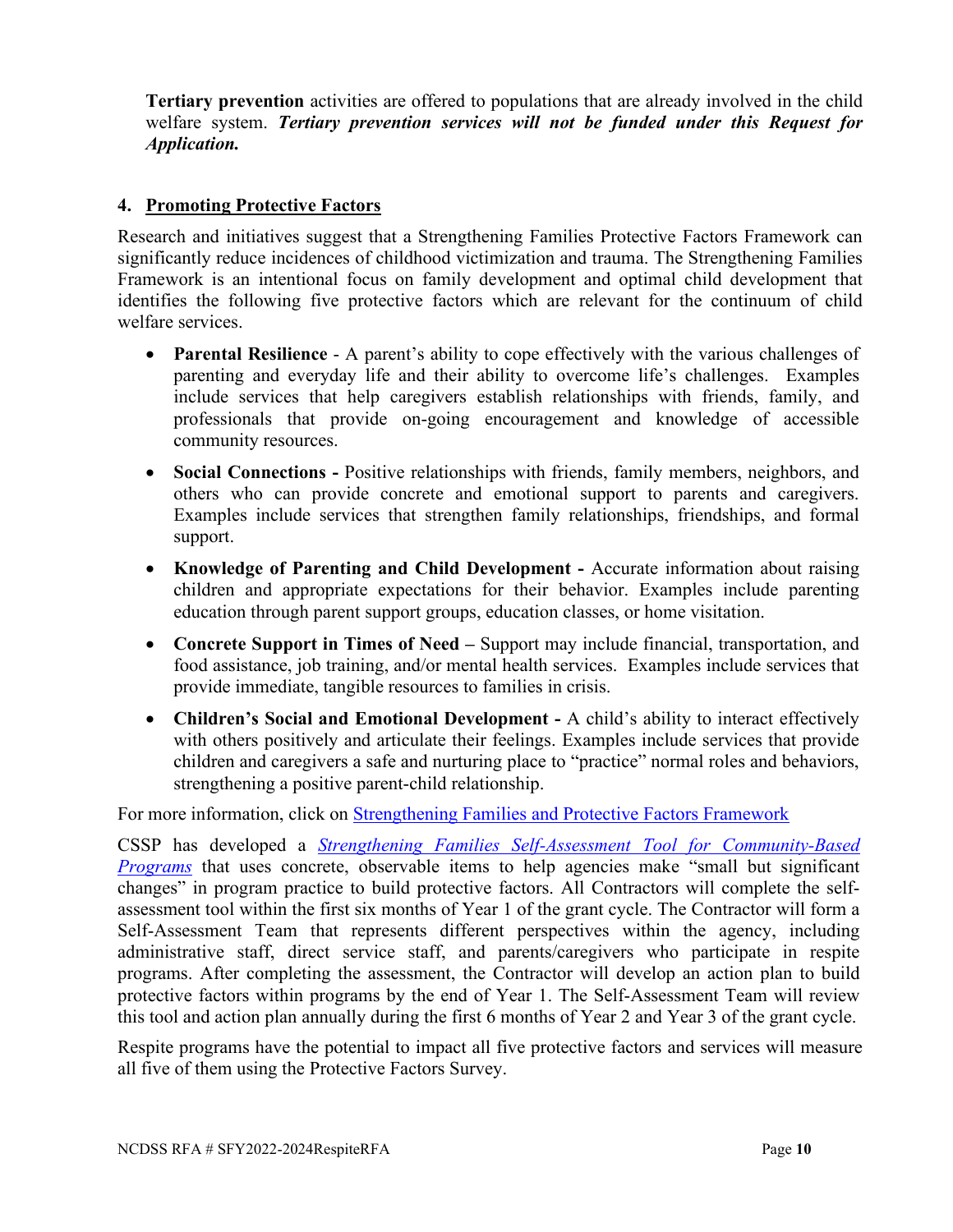#### **5. Emerging Evidence**

While Respite programs have not been identified as evidence-based or evidence-informed, they are a preventative strategy that strengthens families, protects their health and well-being, and allows their children to remain at home and in the community.

Planned respite models include, but are not limited to:

- In-home respite with trained professionals or volunteer providers,
- Out-of-home (childcare centers, schools, family care home, hospitals, or specific respite facility) also using trained or volunteer providers,
- Periodic respite (churches, community centers or other community-based organizations that support periodic respite events), and
- Summer camps, recreational or after-school services.
- Crisis respite is temporary emergency care for children, available when families face a crisis and no other safe childcare options are available.

Resources to help applicants describe the emerging evidence of respite programs include:

- ARCH [National Resource Center](http://www.archrespite.org/)
- [Child Welfare Information Gateway](http://www.childwelfare.gov/topics/preventing/prevention-programs/respite)
- [FRIENDS National Center for Community-Based Child Abuse Prevention](https://friendsnrc.org/prevention/respite/)
- Evidence-Based [and Evidence-Informed Program](https://friendsnrc.org/evidence-based-practice-in-cbcap/types-of-evidence)

#### **6. Evaluation**

Applicants must demonstrate the capacity to achieve positive outcomes for children and families who participate voluntarily in their services. A logic model leads to greater outcome accountability, visually demonstrating how staff time, funding, and other resources result in positive changes for children and families. The logic model helps the applicant plan services, link those services to outcomes, and identify tools to measure whether the stated outcomes were achieved. Applicants must develop a logic model for the proposed respite program.

NCDSS has the following shared vision for each program: **Families increase protective factors to provide their children with safe, stable, nurturing relationships and environments to reach their full potential.**

NCDSS has also identified shared outcomes and evaluation tools for respite programs. Applicants must complete the following sections of the appropriate Logic Model:

- Resources.
- Activities & Services,
- Population Served, and
- Additional Tools, if needed

Applicants may not exceed 1 page for each curricula's logic model.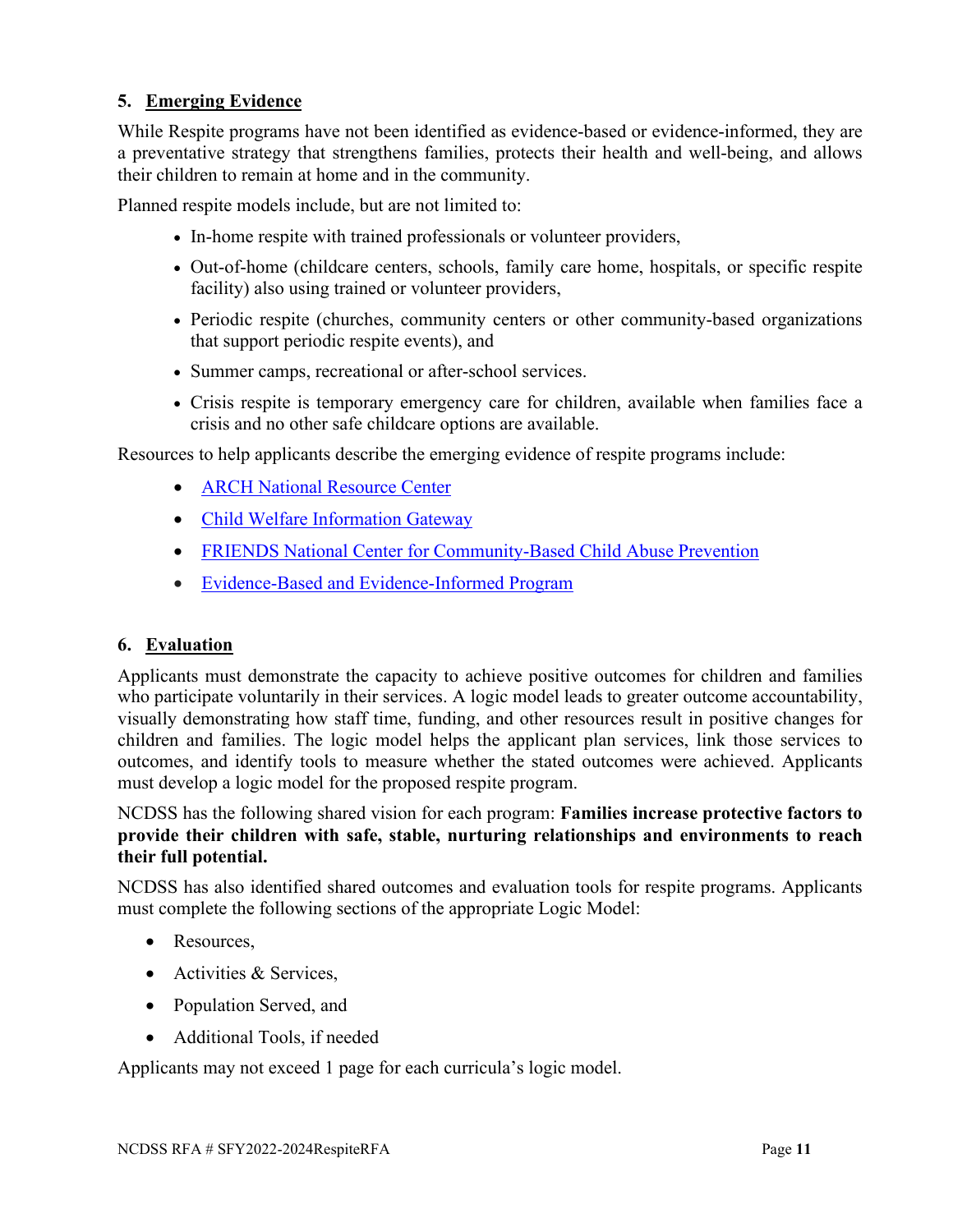#### **7. Racial Equity, Diversity, and Inclusion**

NC DHHS/DSS is committed to racial equity as part of an overall emphasis on diversity and inclusion that is critical to the sustainability and successful implementation of the agency's mission. In 2020, NC DHHS added the value of "Belonging" to "intentionally promote an inclusive, equitable workplace that reflects the communities we serve, where everyone feels a sense of belonging, and our diverse backgrounds and experiences are valued and recognized as strengths." This value should be subsequently reflected in both state Divisions' and local Contractors' work. Applicants must describe their approach to building racial equity and inclusion at the community, agency, staff, and/or programmatic levels.

## **IV. GENERAL INSTRUCTIONS & FORMAT**

#### **Basic Format**

- Type should be 12-point font size and single spaced.
- Add a footer that includes the agency name and page number.
- Adhere to page limits. Points will be deducted for every section that exceeds the page limits.
- Respond to each section listed in this RFA thoroughly and concisely, in the order requested. *Include section headings* in the Scope of Work as listed in the application checklist.

#### **Electronic Submission:**

Applicants must submit all documents to the following email address: [Wendy.Clewis@dhhs.nc.gov](mailto:Wendy.Clewis@dhhs.nc.gov) in **4** separate emails.

Each attachment must be named with the **name of agency** followed by **name of attachment.**

Example: Happy Family Resource Center: Cover Letter

Example: Happy Family Resource Center: Board Member Profile

Example: Happy Family Resource Center: Federal Certifications

Appendix A: Application Checklist includes information regarding page limits and format for submission of your application.

#### **Email #1 should include the following separate attachments:**

- Cover Letter
- Application Checklist (Appendix A)
- Scope of Work (This should be one Word document including the following sections: Needs Assessment, Project Design, Organizational Capacity, Local Collaboration, Outreach and Recruitment, and Sustainability Plan)

#### **Email #2 should include the following separate attachments**

- Board Member Profile
- Job Descriptions (for all staff listed in the Budget)
- 3 Letters of Support (One letter must be from an adult Respite Program participant)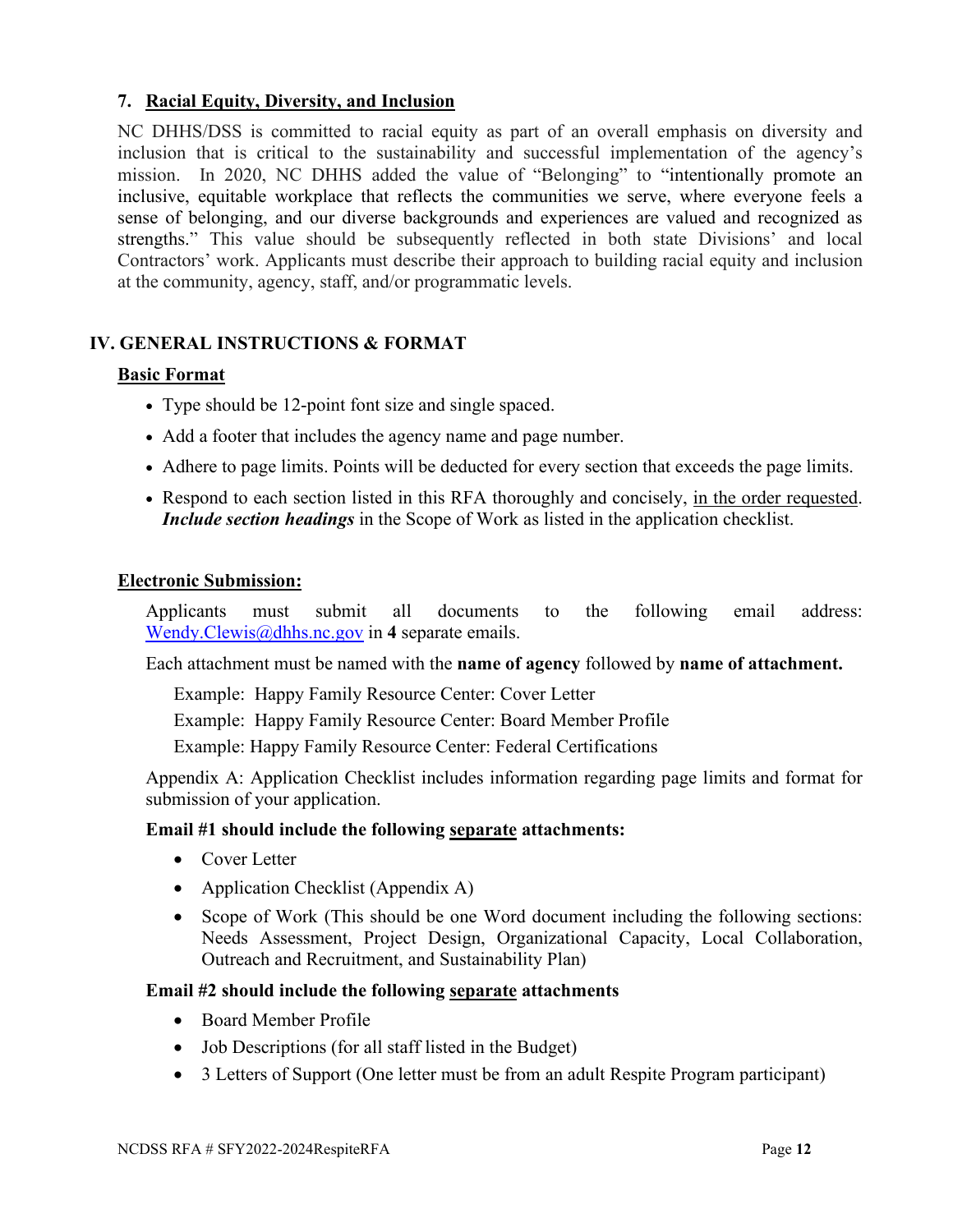- Logic Model (One page limit)
- Organizational Chart
- Authorized Signature Form

## **Email #3 should include the following separate attachments:**

- NCDSS Contractor Package
	- o Contractor Face Sheet
	- o Contract Budget and Narrative
	- o Subcontractor Budget (if applicable)
	- o Proof of insurance and copy of policy (if providing transportation)
	- o Indirect Cost letter or Indirect Cost Declination Letter (if applicable)
	- o Cost Allocation plan (if applicable)

## **Email #4 should include the following separate attachments:**

#### **Governmental Organizations and UNC System Entities:**

- **State Certifications**
- Federal Certifications
- FFATA Data Form

#### **Non-Governmental Organizations**

- State Certifications
- Conflict of Interest Acknowledgement and Policy
- Annual Conflict of Interest Verification
- Annual IRS Tax Exemption Verification
- Copy of IRS Tax Exemption Letter
- No Overdue Tax Debts Certification
- Federal Certifications
- FFATA Data Form
- SAM (System for Award Management) Registration Screenshot

#### **Cover Letter** (*One-page limit)*

Applicants must include a cover letter on your agency's letterhead, that includes the following program summary information:

- Funding amount requested
- Community being served, including Social Service Region and county(ies)
- Brief description of respite service, including the number of groups, vouchers, or days
- Target population or General population
- Number of annual participants who will complete the program, divided into:
	- o # of parents/caregivers
	- $\circ$  # of children participating in programming and/or attending childcare
	- $\circ$  # of total families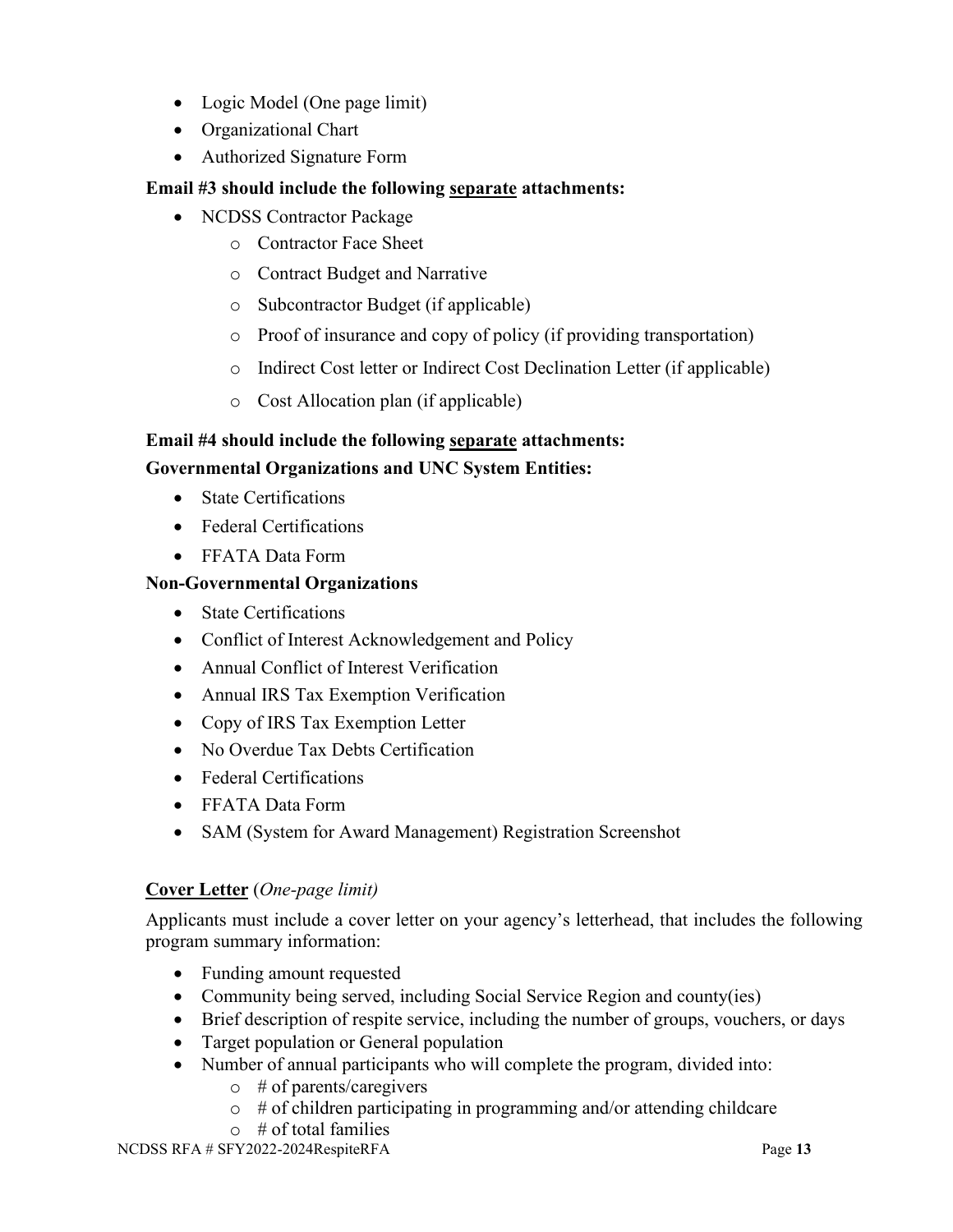Physical location(s) where the participants will be served

This letter may not exceed 1 page and must be signed by the authorized official of the agency. Please see cover letter samples.

#### **SCOPE OF WORK**

#### **Needs Assessment (***Two-page limit)*

Describe the targeted community need the proposed respite program will address by answering the following questions: Applicants must use data and citations to support need statements, including the NC County Child Victimization SFY 2020 Data.

- 1. What are your community's socio-economic strengths, resources, gaps, and needs, including but not limited to child maltreatment?
- 2. How has your agency assessed the current community strengths, resources, gaps, and needs?
- 3. How will the proposed service meet community needs and gaps?
	- How does this service fill a gap in the community's existing continuum of services?
	- Proposed program models should not duplicate existing programs in the county(ies). If similar services already exist, why is the proposed service needed?
- 4. What are the factors contributing to the child victimization rate in the county(ies) to be served?
	- How might the proposed service decrease these rates in the long-term?

Applicants may find some statistical data and/or needs assessments at collaborating agencies and organizations. Additional information can also be found at the following links:

- [NC Early Childhood Action Plan County Data Reports](https://www.ncdhhs.gov/about/department-initiatives/early-childhood/early-childhood-data/early-childhood-action-plan-county)
- [Annie E. Casey Foundation](https://www.aecf.org/)
- NC [Child](https://ncchild.org/)
- [US Census Bureau: Population Estimates](https://www.census.gov/programs-surveys/popest.html)
- [UNC School of Social Work Social Services Data](https://ssw.unc.edu/ma/)
- Community Tool Box: [Assessing Community Needs](https://ctb.ku.edu/en/table-of-contents/assessment/assessing-community-needs-and-resources) and Resources

#### **Project Design/Activities** *(Seven-page limit)*

Applicants must describe how the program will meet **all seven requirements listed on pages 8 - 12 of this RFA** by providing a program design description that answers the following questions:

- 1. Principles of Family Support Practice
	- How will your agency model the Principles of Family Support?
	- How will staff approach families with equality and respect, conveying a clear message that parents / caregivers are a valued part of their children's lives and their community?
	- How will your agency affirm and strengthen families' cultural, racial, and linguistic identities?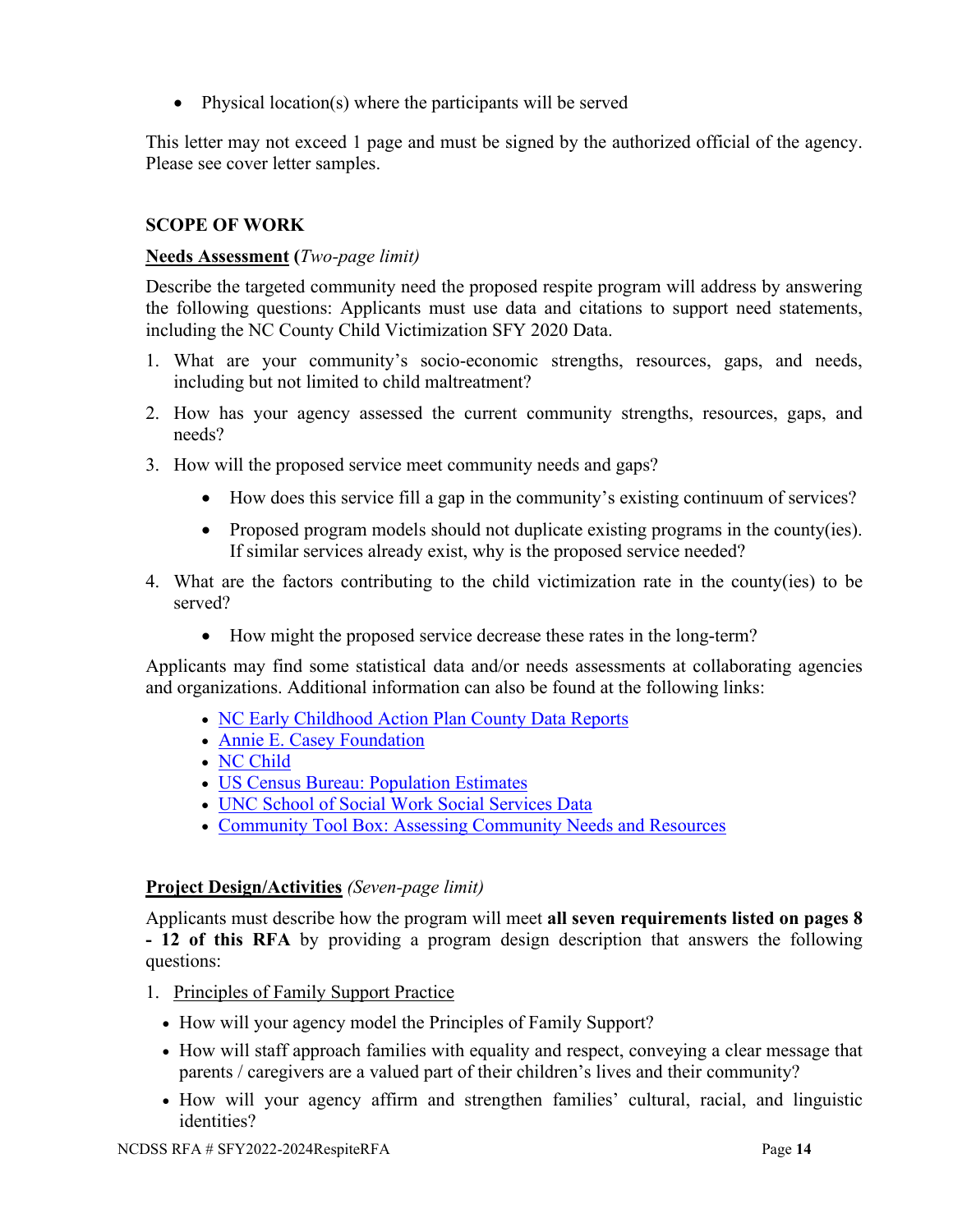- 2. Meaningful Parent Engagement and Leadership
	- How will your agency recruit and maintain parent participation?
	- How will staff work proactively with families who are isolated, drawing them into social networks and activities?
	- How will your agency promote parent leadership? Provide specific examples.
	- How will your agency involve parents in planning, implementing, and evaluating programs?
- 3. Levels of Prevention and Target Population
	- Who is the target population of the proposed services?
		- o How were they identified?
	- Are the proposed services primary or secondary prevention?
		- o If primary prevention, speak to your universal focus.
		- o If secondary, speak to your targeted population and the identified risk factors and/or lack of protective factors.
	- How will your agency ensure that participant referrals are only accepted with a Primary or Secondary focus?
- 4. Promoting Protective Factors
	- How will your agency promote the five protective factors?
	- What positions or roles will be included in your Protective Factors Self-Assessment Team?
	- How will your agency use Self-Assessment data to develop a plan for CQI?
- 5. Emerging Evidence
	- What type of respite service will your agency provide?
		- o Why did your agency select this type of service?
	- What is the emerging evidence that supports this service or curricula?
	- How will your agency plan for program delivery?
	- How will your agency support ongoing implementation?
- 6. Evaluation
	- How will your agency ensure outputs are tracked and outcomes are measured accurately?
	- How will your agency evaluate participant and program success formally and informally?
	- How will your agency measure participant satisfaction?
	- What type of follow-up will your agency provide to participants?
- 7. Racial Equity, Diversity and Inclusion
	- How does your agency currently work to build racial equity and inclusion at the community, agency, program, and/or staff levels? Provide specific examples.
	- What areas of racial equity and justice does your agency plan to focus on in the future?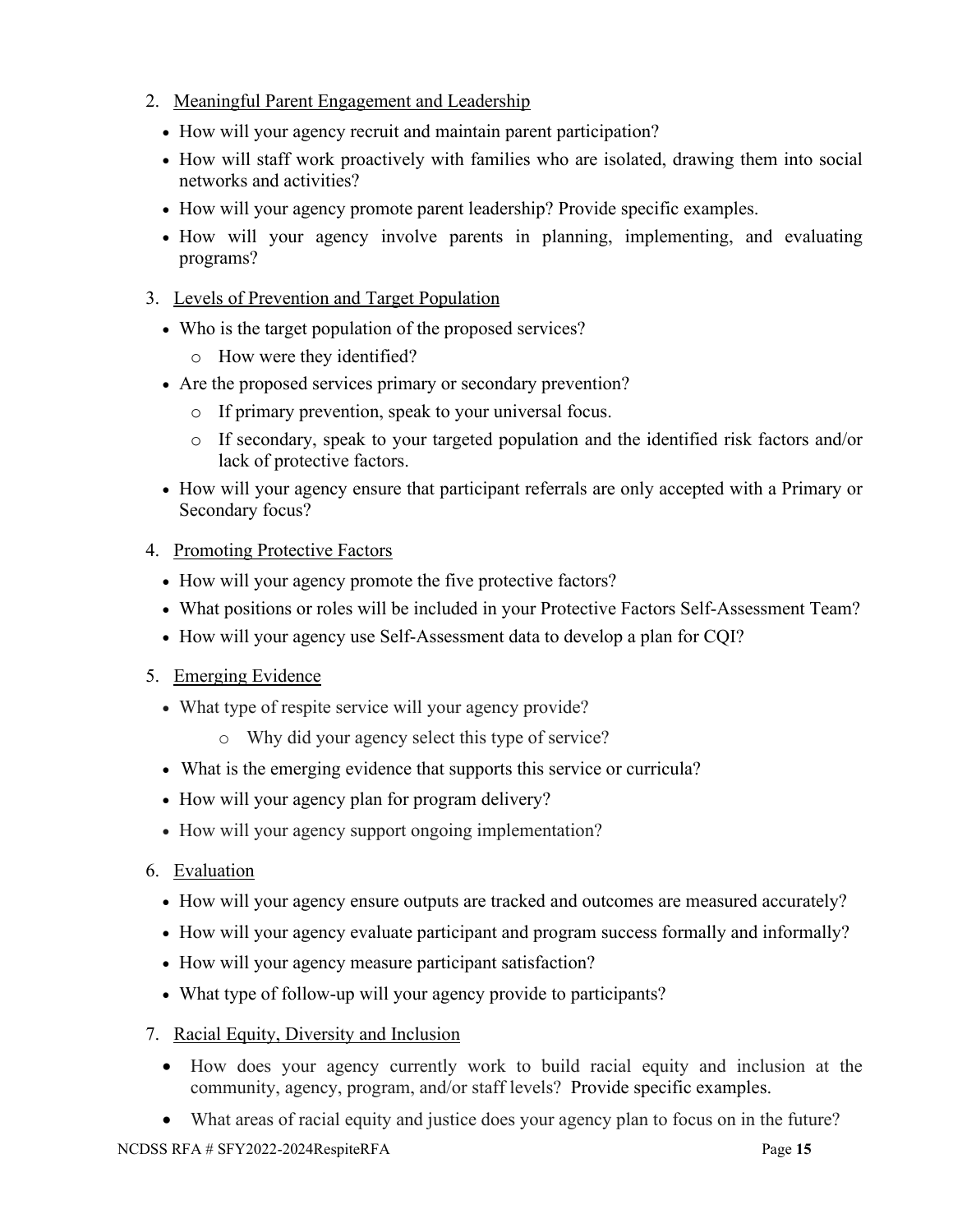## **Organizational Capacity** *(One-page limit)*

Successful agencies have strong organizational capacity to help achieve their goals, including sound programmatic and fiscal policies and procedures, trained staff, professional development opportunities, staff supervision, engaged board and community stakeholders, sufficient resources, and a data collection and evaluation process.

Applicants must answer the following questions:

- State the mission of your agency and how it relates to proposed programming.
- Describe the history of your agency within the community and provide evidence that it has the capacity to serve the target population.
- Describe how your agency manages finances, develops budgets, submits invoices & contract amendments, and monitors agency and grant spending?
- How will your agency administer and supervise the proposed services?
	- o If using a subcontractor, describe how your agency will monitor their grant compliance and evaluate their program performance.

## **Local Collaboration, Outreach and Recruitment** *(Two-page limit)*

Preventing child abuse and neglect is not the responsibility of one agency, but rather a community-wide responsibility. Applicants must demonstrate that they are actively developing and participating in meaningful collaborative relationships with community partners to prevent child victimization by linking families with appropriate and timely resources and identifying gaps and barriers to a family's ability to access services.

Applicants must answer the following questions:

- How does your agency collaborate with local organizations, coalitions, and/or parent partners that focus on child, family and community well-being, including your County Department of Social Services?
- How is your agency contributing to community efforts to prevent child abuse and neglect?
- How will your agency conduct community outreach and recruitment?
	- o How will your agency include tribal populations and/or families experiencing homelessness in outreach efforts?
- How does your agency solicit, process, and track referrals?

#### **Sustainability Plan** *(One-page limit)*

Applicants must address how they will plan and implement sustainable actions to ensure continuing the project beyond the award period, such as future financial support, staff capacity, and continued community interest. Sustainability is important because service interruptions may increase risk of child victimization. Applicants must answer the following questions:

• What types of financial support, organizational capacity, and in-kind resources from both your agency and community partners will contribute to sustainability?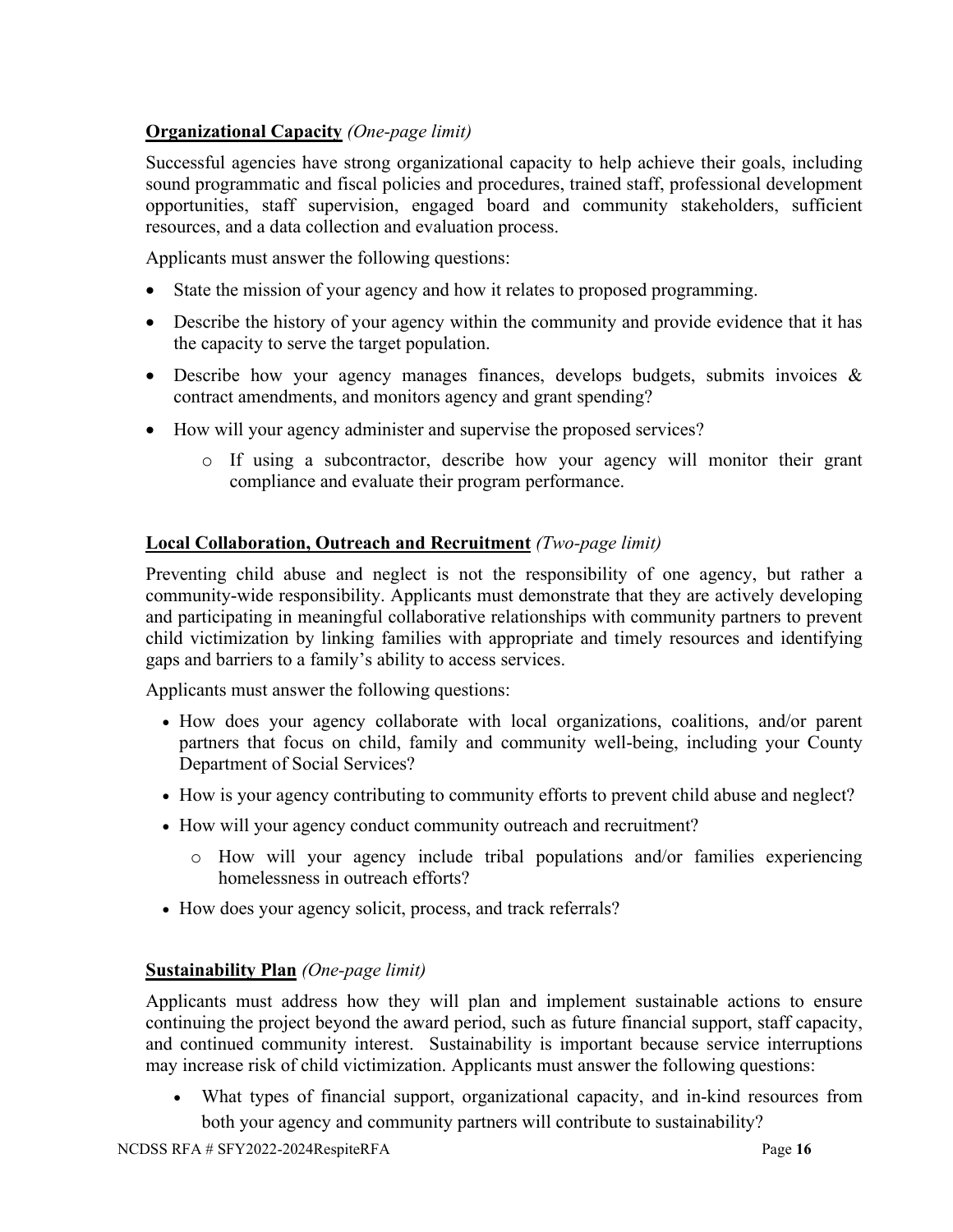- How will your agency diversify funding?
	- o What specific sources of local, state, federal, foundation, and corporate funding will your agency actively cultivate to continue this program?
- How does your agency prepare for leadership succession and transitions?
	- o Does your agency have a written plan or policy for leadership succession?
- How will your agency market the NC Children's Trust Fund, including the [Kids First](https://www.preventchildabusenc.org/what-you-can-do/kids-first-license-plates/)  [License Plates?](https://www.preventchildabusenc.org/what-you-can-do/kids-first-license-plates/)

## **Face Sheet, Budget & Required Documents**

Applicants must complete the NCDSS Contractor Package, an Excel worksheet that includes:

- Contractor Face Sheet
- Budget for SFY 2022
- Required contractor documents.

The line-item budget is just for the first year of the grant cycle - State Fiscal Year 2021-22.

*Read the Excel workbook Budget Worksheets Instructions tab carefully* because it contains all the information required to develop a budget, including entering salary and fringes. Make sure that all expenses are clearly explained in the Narrative column.

Contractors will be required to submit a new program budget during the annual contract renewal process in Years 2 and 3. Based on the availability of funding, program performance, and agency compliance, annual budget award amounts will remain the same for SFY 2022-23 and 2023-24. No carry over of unexpended funds is allowed from one fiscal year to another.

The budget is subject to the following requirements:

- All funds are distributed on a reimbursement after expenditure basis.
- Funds from this grant may not be used to supplant other funds.
- Match can be cash, in-kind, or a combination.
- Calculate the 25% match by dividing the total amount of state funding requested by .75 and subtracting the total amount of state funding. For example: If applying for \$36,000 in state funds -  $$36,000 \div .75 = $48,000$  (total) -  $$36,000$  (award) = \$12,000 match.
- Expenditures for travel and daily subsistence may not exceed state approved rates, which are listed in the NCDSS Contractor Package Instructions.
- Equipment (e.g. computers, printers, televisions, video cameras, etc) may be purchased if it supports the contract goals and outcomes.
- Cost allocation plan, if sharing costs across multiple funding streams.
- Indirect Rate may not exceed 10%.
	- o An indirect cost letter needs to be submitted if the agency has an agreed upon indirect cost rate that is less than 10%.
	- o If the agency is claiming less than 10%, they must submit a letter on letterhead stating that they are declining the de minimus 10% rate.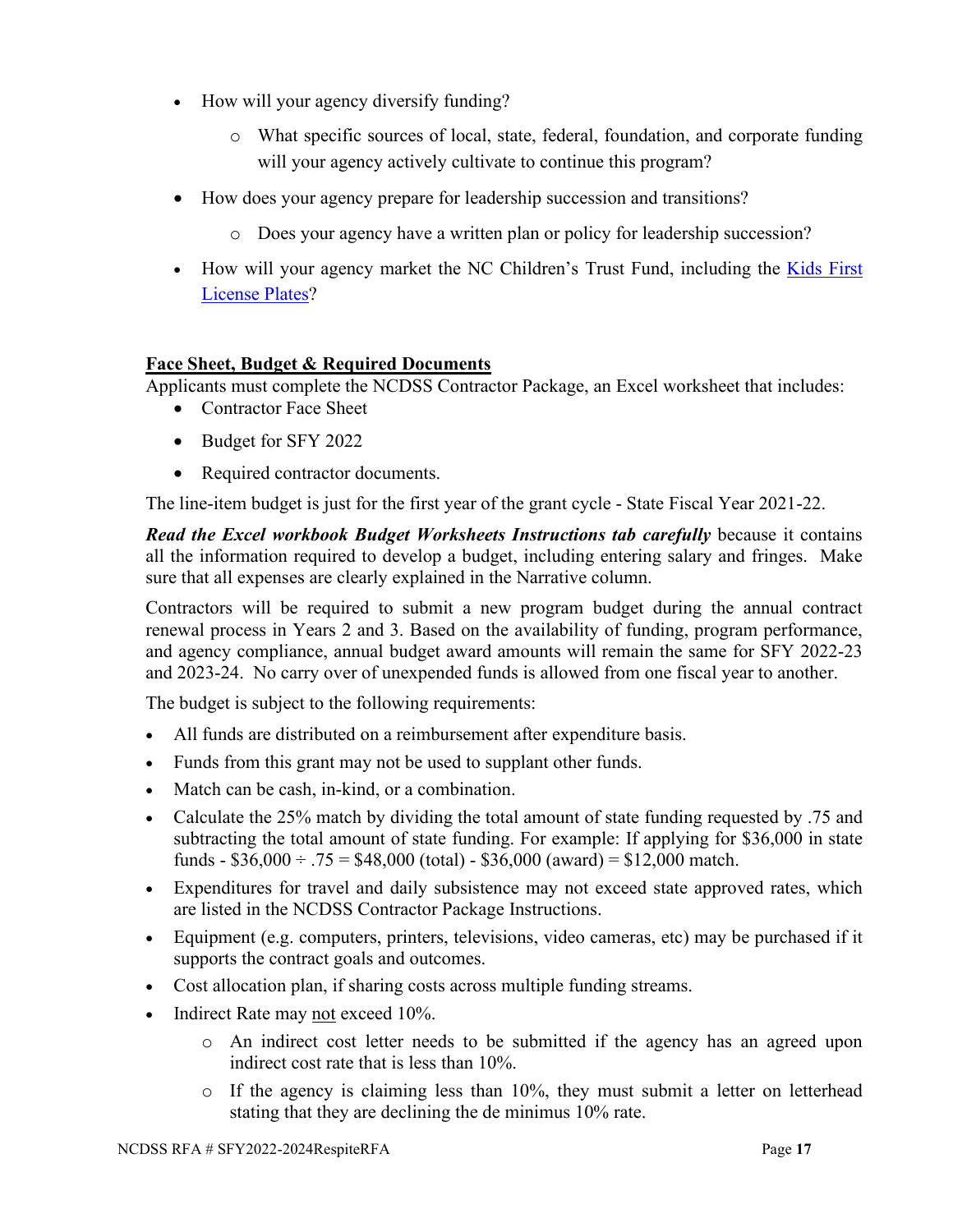• Proof of insurance and a copy of the policy is needed if an agency will provide transportation.

#### **Required Application Attachments**

- **Application Checklist** helps ensure that Applicants have completed all the required elements.
- **Authorized Signature Template** lists the staff and board members who are authorized to sign for contractual and/or fiscal documents, including invoices.
- **Board Member Profile** that lists your agency's current board members, their board position, phone number, and email address.
- **Job Descriptions** for all positions listed in your proposed Budget. (*Do not include individual names, only position titles)*
- **Letters of Support** 3 letters from community partners, including one letter from an adult participant of your agency's Respite Program.
- **Logic Model** for proposed program model. Logic model may not exceed one page.
- **NCDSS Contractor Package** Face Sheet, Budget, and Required Documents (see below)
- **Organizational Chart** is a visual illustration of the agency's staff positions that show how the proposed programs fit into the overall agency's structure (*Do not include individual names, only position titles)*.

#### **Required Contractor Documents**

*Government Organizations & UNC*

- State Certification
- Federal Certifications
- FFATA Data Form

*Non-Governmental Organizations*

- State Certification
- **Federal Certifications**
- FFATA Data Form
- Conflict of Interest Acknowledgement and **Policy**
- Annual Conflict of Interest Verification
- Annual IRS Tax Exemption Verification
- No Overdue Tax Debts Certifications
- Copy of IRS Tax Exemption Letter

Links to all Required Contractor Documents are located on the last tab of the NCDSS Contractor Package.

Each Required Contractor Document should be submitted as an individual pdf with this Application document in Word, Excel, or pdf with this Application.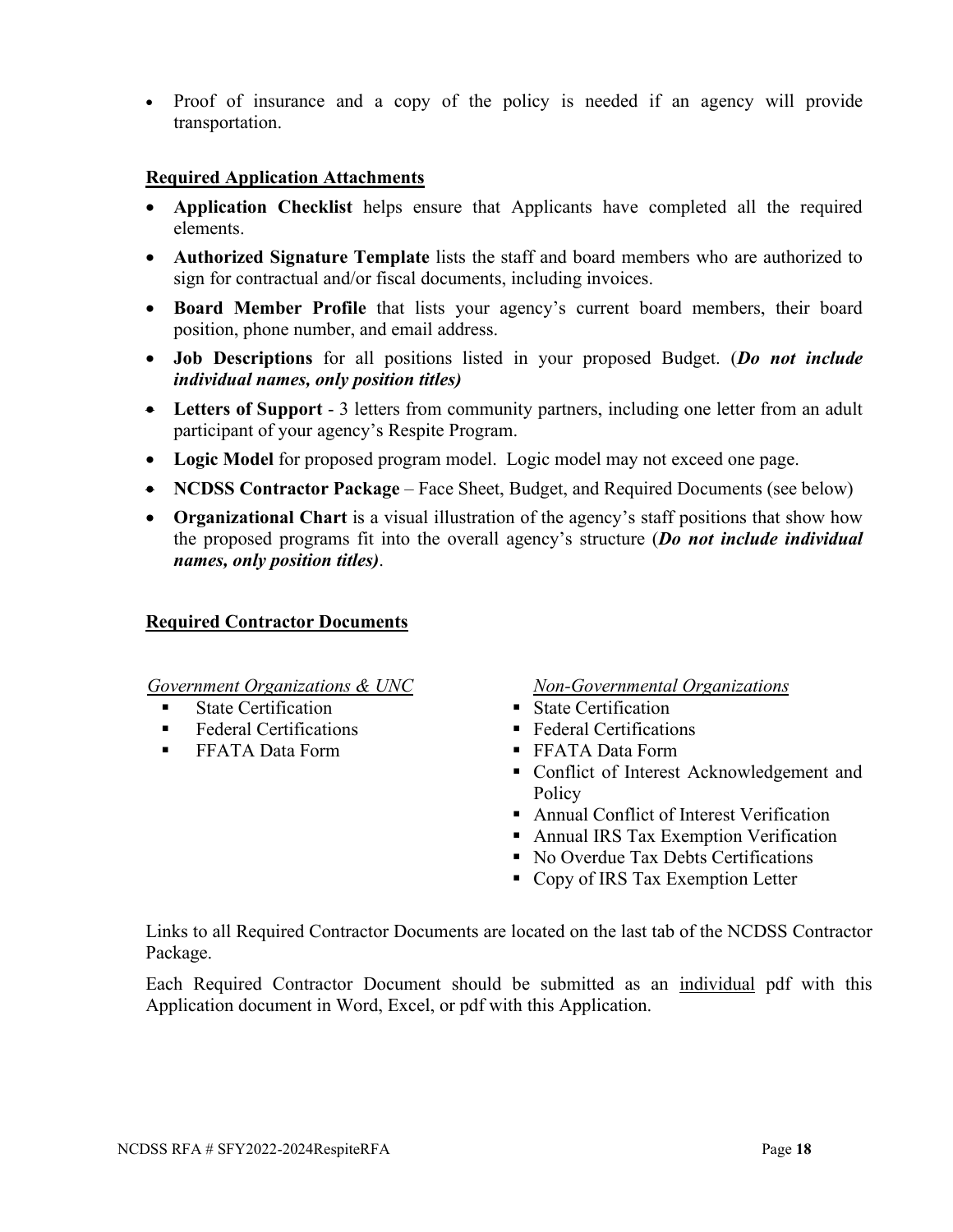## **APPENDIX A: NCDSS RESPITE PROGRAM APPLICATION CHECKLIST**

| $\checkmark$ | <b>EMAIL #1 - Cover Letter, Checklist, and Scope of Work</b>             | <b>Page Limit</b>  |
|--------------|--------------------------------------------------------------------------|--------------------|
|              | <b>Cover Letter on Agency Letterhead</b>                                 | 1 page             |
|              | <b>Application Checklist</b>                                             |                    |
|              | Scope of Work - the following 5 sections combined in 1 Word Document     | 13 pages           |
|              | <b>Needs Assessment</b><br>$\bullet$                                     | 2 pages            |
|              | <b>Project Design</b>                                                    | 7 pages            |
|              | 1. Principles of Family Support                                          |                    |
|              | 2. Parent Engagement and Leadership                                      |                    |
|              | 3. Levels of Prevention and Target Population                            |                    |
|              | <b>Promoting Protective Factors</b><br>4.                                |                    |
|              | <b>Emerging Evidence</b><br>5.                                           |                    |
|              | 6. Evaluation                                                            |                    |
|              | 7. Racial Equity, Diversity, and Inclusion                               |                    |
|              | <b>Organizational Capacity</b><br>$\bullet$                              | 1 page             |
|              | Local Collaboration, Outreach, and Recruitment<br>$\bullet$              | 2 pages            |
|              | <b>Sustainability Plan</b><br>$\bullet$                                  | 1 page             |
|              | <b>EMAIL #2 - Attachments</b>                                            |                    |
|              | <b>Board Member Profile</b>                                              | Submit each SOW    |
|              | Job Descriptions (for all staff listed in the budget)                    | attachment as a    |
|              | 3 Letters of Support, including one from a respite program participant   | separate document, |
|              | Logic Model (1 page limit)                                               | rather than a      |
|              | <b>Organizational Chart</b>                                              | combined pdf.      |
|              | <b>Authorized Signature</b>                                              |                    |
|              | <b>EMAIL #3 - NCDSS Contractor Package</b>                               |                    |
|              | <b>Contractor Face Sheet</b><br>$\bullet$                                | Submit each        |
|              | Contractor Budget with Salary and Fringe                                 | bulleted item as a |
|              | Subcontractor Budget (if applicable)<br>٠                                | separate document, |
|              | Proof of insurance and copy of policy (if providing transportation)      | rather than a      |
|              | Indirect Cost letter or Indirect Cost Declination Letter (if applicable) | combined pdf.      |
|              | Cost Allocation plan (if applicable)                                     |                    |
|              | <b>EMAIL #4 - Required Contractor Documents</b>                          |                    |
|              | <b>Governmental Organizations and UNC System Entities:</b>               | Submit each        |
|              | <b>State Certifications</b>                                              | bulleted item as a |
|              | <b>Federal Certifications</b>                                            | separate document, |
|              | <b>FFATA Data Form</b>                                                   | rather than a      |
|              | <b>Non-Governmental Organizations</b>                                    | combined pdf.      |
|              | <b>State Certifications</b><br>$\bullet$                                 |                    |
|              | Conflict of Interest Acknowledgement and Policy                          |                    |
|              | Annual Conflict of Interest Verification                                 |                    |
|              | Annual IRS Tax Exemption Verification                                    |                    |
|              | Copy of IRS Tax Exemption Letter                                         |                    |
|              | No Overdue Tax Debts Certification                                       |                    |
|              | <b>Federal Certifications</b>                                            |                    |
|              | FFATA Data Form                                                          |                    |
|              | SAM (System for Award Management) Registration Screenshot                |                    |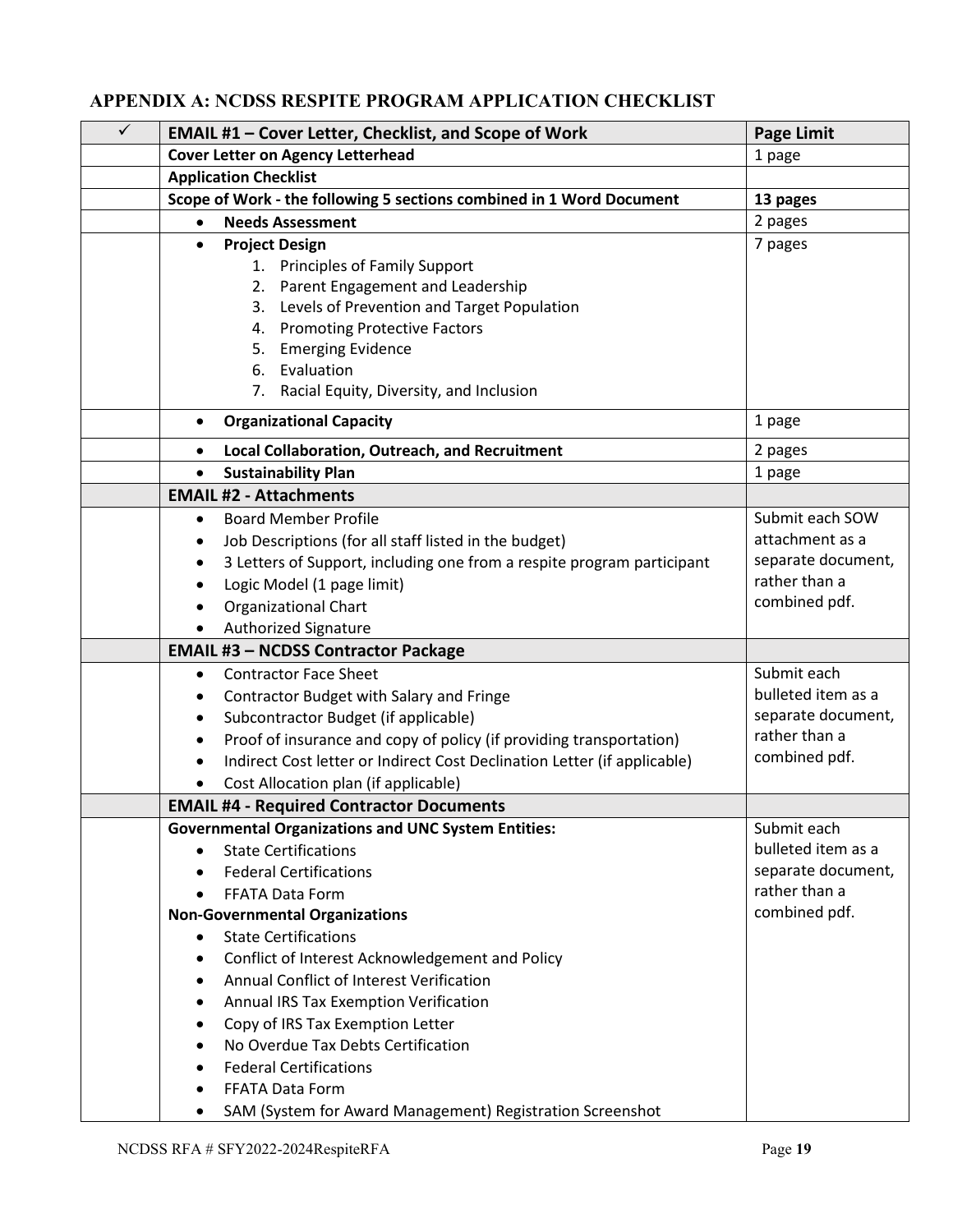#### **APPENDIX B: DEFINITIONS**

**Activities/Services** (sometimes referred to as outputs) This is the portion of your agency's logic model where the services consumers will receive are listed. What are the activities provided that are directly linked to achieving the desired outcomes that?

**Child Victimization Rates** Child victimization rates are calculated by dividing the number of unique children reported as victims of maltreatment by the number of children living in the state and counties as estimated by the U.S. Census Bureau. The child victimization count is the non-duplicated number children whose cases were substantiated for child abuse, neglect, or dependency or received a finding of "Services Needed." during a state fiscal year. That figure is then multiplied by 1,000 to obtain a rate per 1,000. The annual rate of child maltreatment is reported statewide as well as for individual counties

**Continuous Quality Improvement (CQI)** CQI activities ensure that programs are systematically and intentionally increasing positive outcomes for the families they serve. It is an ongoing process that involves: Collecting data, reviewing and analyzing data, and adjusting practices based on findings.

**Core Components** These are the key services or activities of an evidence-based program that have been demonstrated to lead to the identified program outcomes. These components must remain intact during any implementation of that program.

**Measurement Tools** are valid, reliable instruments that determine whether or not a goal or outcome has been achieved.

**Logic Model** A logic model is a map of the program. It is a simple, logical illustration of what the program does, why the program does it, and how observers know if the program is successful.

**Inputs/Resources** Resources detail what the program needs to provide services according to model fidelity. Resources may include staffing, a curriculum, training, childcare, transportation, meals, meeting space. Think of this as a budget justification.

**Target Population** This is a description of the population the program serves or plans to serve.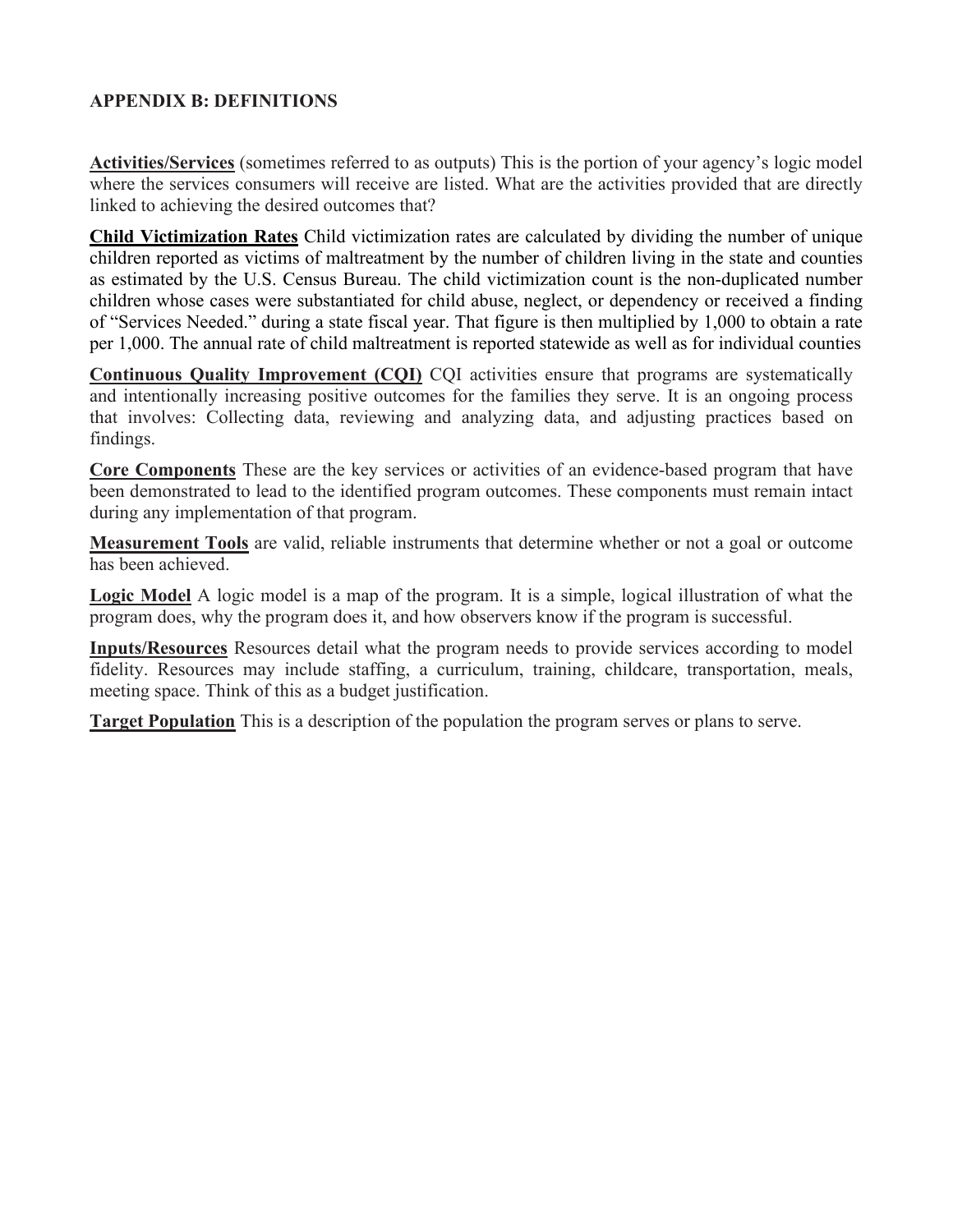#### **APPENDIX C – REFERENCE MATERIALS & FORMS and ON-LINE RESOURCES**

#### **Reference Materials and Forms**

Applicants must download the following reference materials and forms to submit a complete application:

- [Application Checklist \(Appendix A\)](https://files.nc.gov/ncdhhs/documents/files/dss/publicnotices/2022-2024-respite-services/Application-Checklist--Appendix-A-.docx)
- [Authorized Signature Template](https://files.nc.gov/ncdhhs/documents/files/dss/publicnotices/2022-2024-respite-services/Authorized-Signature-Template.doc)
- [Board Member Profile](https://files.nc.gov/ncdhhs/documents/files/dss/publicnotices/2022-2024-respite-services/Board-Member-Profile---Jan-2021.doc)
- [Federal Funding Accountability and Transparency Act \(FFATA\) Form](https://files.nc.gov/ncdhhs/documents/files/dss/publicnotices/2022-2024-respite-services/FFATA-Form.doc)
- NC [County Child Victimization SFY 2020 Data](https://files.nc.gov/ncdhhs/documents/files/dss/publicnotices/2022-2024-respite-services/NC-County-Child-Victimization-2020-Data.xlsx)
- NCDSS [Contractor Package](https://files.nc.gov/ncdhhs/documents/files/dss/publicnotices/2022-2024-respite-services/NCDSS-Contractor-Package.xls)
- [NCDSS Regional Support Map](https://files.nc.gov/ncdhhs/documents/files/dss/publicnotices/2022-2024-respite-services/NCDSS-Regional-Support-Map--Draft-.xlsx) (Draft)
- Respite [Application Review Tool](https://files.nc.gov/ncdhhs/documents/files/dss/publicnotices/2022-2024-respite-services/Respite-Application-Review-Tool.xlsx)
- [Respite Cover Letter Samples](https://files.nc.gov/ncdhhs/documents/files/dss/publicnotices/2022-2024-respite-services/Respite-Cover-Letter-Samples.docx)
- [Respite Logic Model Template](https://files.nc.gov/ncdhhs/documents/files/dss/publicnotices/2022-2024-respite-services/Respite-Logic-Model-Template.doc)

#### Audit Requirements

- PART 200—UNIFORM [ADMINISTRATIVE REQUIREMENTS, COST PRINCIPLES, AND](https://www.ecfr.gov/cgi-bin/text-idx?tpl=/ecfrbrowse/Title02/2cfr200_main_02.tpl)  [AUDIT REQUIREMENTS FOR FEDERAL AWARDS](https://www.ecfr.gov/cgi-bin/text-idx?tpl=/ecfrbrowse/Title02/2cfr200_main_02.tpl)
- $§ 159-34$ . Annual [independent audit; rules and](https://www.ncleg.net/EnactedLegislation/Statutes/PDF/BySection/Chapter_159/GS_159-34.pdf) regulations.
- SUBCHAPTER 03M [UNIFORM ADMINISTRATION OF STATE AWARDS OF](http://ncrules.state.nc.us/ncac/title%2009%20-%20governor%20and%20lt.%20governor/chapter%2003%20-%20state%20budget%20and%20management/subchapter%203m/subchapter%203m%20rules.html) [FINANCIAL ASSISTANCE](http://ncrules.state.nc.us/ncac/title%2009%20-%20governor%20and%20lt.%20governor/chapter%2003%20-%20state%20budget%20and%20management/subchapter%203m/subchapter%203m%20rules.html)
- Program Compliance Supplement

[Center for the Study of Social Policy](https://cssp.org/our-work/project/strengthening-families/) (CSSP) developed the Strengthening Families framework to engage families, programs, and communities in building five Protective Factors. The website includes tools for self-assessment, aligning practice, action sheets, building parent partnerships, ensuring accountability, and implementing protecting factors in child maltreatment prevention systems. CSSP also offers resources and tools for promoting [Equity and](https://cssp.org/our-work/project/equity-justice/) Justice , with area of focus on racial equity and justice in order to dismantle systemic racism by transforming public systems and policies.

[Child Welfare Information Gateway](https://www.childwelfare.gov/topics/preventing/) connects child welfare and prevention professionals to resources to protect children and strengthen families. The have topic webpages dedicated to family-centered practice, preventing child abuse and neglect, and supporting and preserving families. This website also contains [Strategies for Reducing Inequity.](https://www.childwelfare.gov/topics/systemwide/cultural/disproportionality/reducing/)

[Children's Bureau](https://www.acf.hhs.gov/cb/focus-areas/child-abuse-neglect) provides information on federal funding for child maltreatment prevention programs, including Promoting Safe and Stable Families and CBCAP grants.